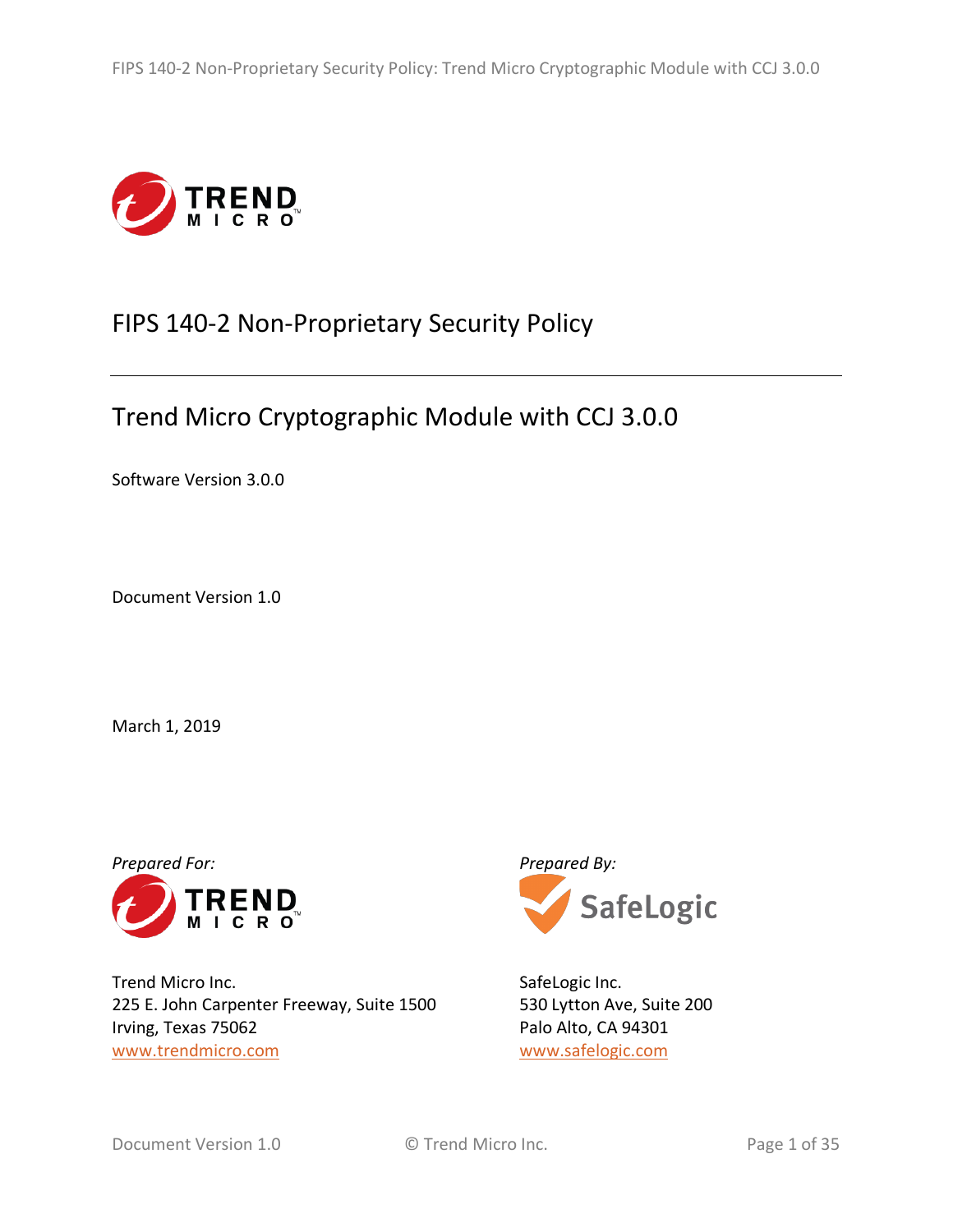## **Abstract**

This document provides a non-proprietary FIPS 140-2 Security Policy for Trend Micro Cryptographic Module with CCJ 3.0.0.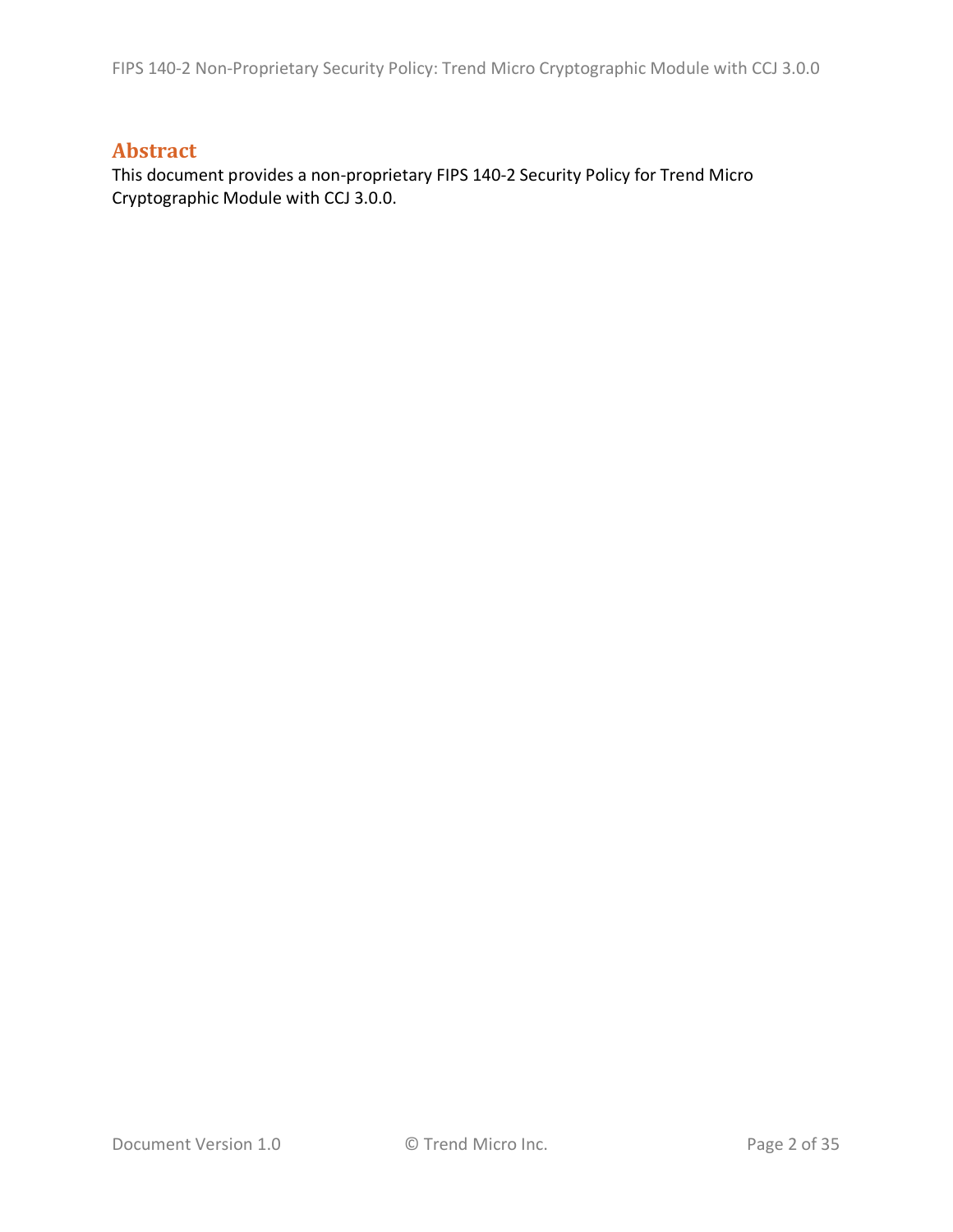## **Table of Contents**

| $\mathbf{1}$            |       |  |
|-------------------------|-------|--|
|                         | 1.1   |  |
|                         | 1.2   |  |
|                         | 1.3   |  |
|                         | 1.4   |  |
| $\overline{2}$          |       |  |
|                         | 2.1   |  |
|                         | 2.1.1 |  |
|                         | 2.1.2 |  |
|                         | 2.1.3 |  |
|                         | 2.1.4 |  |
|                         | 2.1.5 |  |
|                         | 2.1.6 |  |
|                         | 2.2   |  |
|                         | 2.2.1 |  |
|                         | 2.2.2 |  |
|                         | 2.3   |  |
|                         | 2.4   |  |
|                         | 2.4.1 |  |
|                         | 2.4.2 |  |
|                         | 2.5   |  |
|                         | 2.6   |  |
|                         | 2.6.1 |  |
|                         | 2.7   |  |
|                         | 2.7.1 |  |
|                         | 2.7.2 |  |
|                         | 2.8   |  |
| $\overline{\mathbf{3}}$ |       |  |
|                         | 3.1   |  |
|                         | 3.1.1 |  |
|                         | 3.1.2 |  |
|                         | 3.1.3 |  |
|                         | 3.1.4 |  |
|                         | 3.1.5 |  |
| 4                       |       |  |
|                         | 4.1   |  |
|                         | 4.2   |  |
|                         |       |  |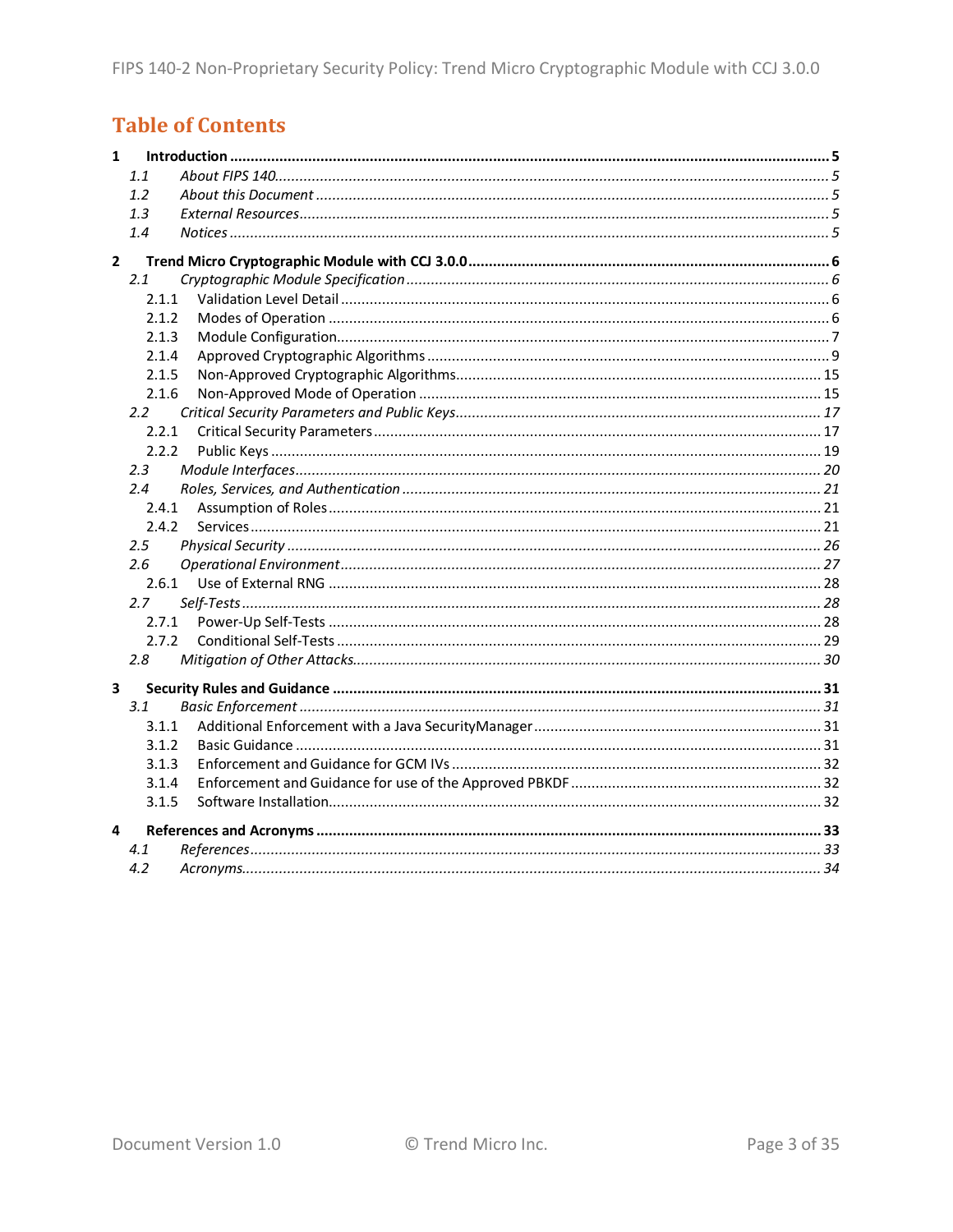## **List of Tables**

## **List of Figures**

|--|--|--|--|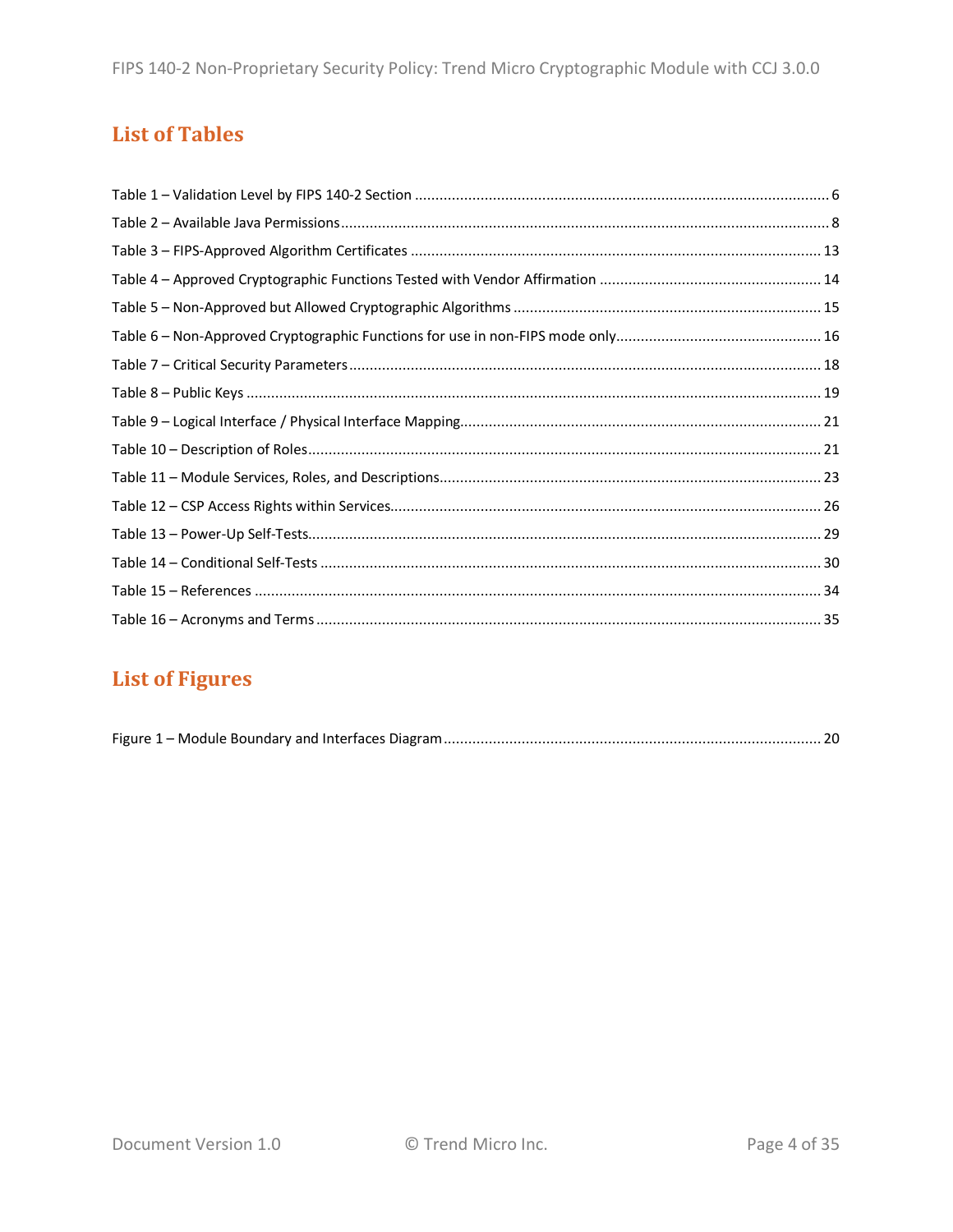## **1 Introduction**

## **1.1 About FIPS 140**

Federal Information Processing Standards Publication 140-2 — Security Requirements for Cryptographic Modules specifies requirements for cryptographic modules to be deployed in a Sensitive but Unclassified environment. The National Institute of Standards and Technology (NIST) and Communications Security Establishment Canada (CSE) Cryptographic Module Validation Program (CMVP) run the FIPS 140 program. The NVLAP accredits independent testing labs to perform FIPS 140 testing; the CMVP validates modules meeting FIPS 140 validation. *Validated* is the term given to a module that is documented and tested against the FIPS 140 criteria.

More information is available on the CMVP website at http://csrc.nist.gov/groups/STM/cmvp/index.html.

## **1.2 About this Document**

This non-proprietary Cryptographic Module Security Policy for Trend Micro Cryptographic Module with CCJ 3.0.0 from Trend Micro Inc. ("Trend Micro") provides an overview of the product and a high-level description of how it meets the overall Level 1 security requirements of FIPS 140-2.

Trend Micro Cryptographic Module with CCJ 3.0.0 may also be referred to as the "module" in this document.

### **1.3 External Resources**

The Trend Micro website (http://www.trendmicro.com) contains information on Trend Micro services and products. The Cryptographic Module Validation Program website contains links to the FIPS 140-2 certificate and Trend Micro contact information.

### **1.4 Notices**

This document may be freely reproduced and distributed in its entirety without modification.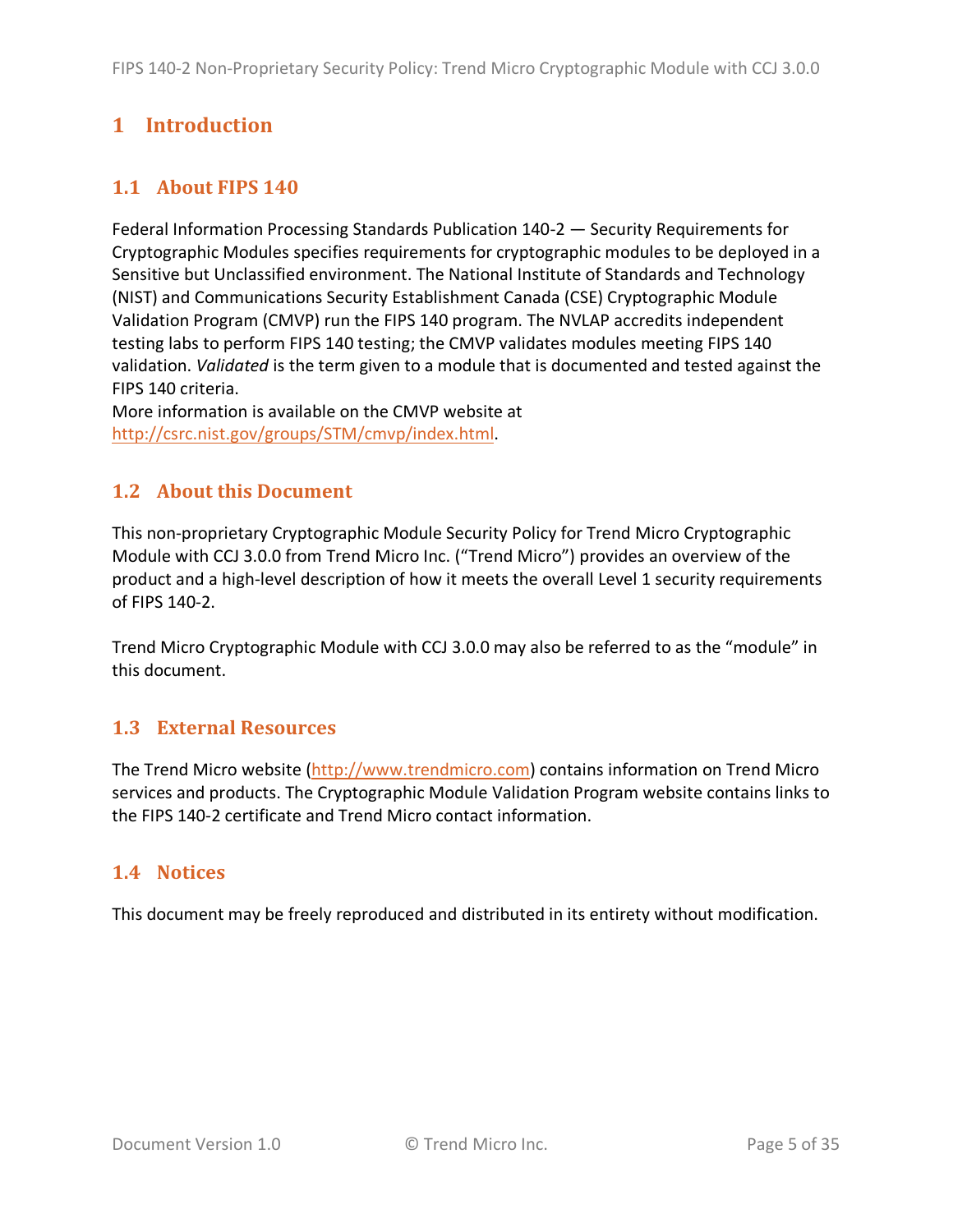## **2 Trend Micro Cryptographic Module with CCJ 3.0.0**

## **2.1 Cryptographic Module Specification**

The Trend Micro Cryptographic Module with CCJ 3.0.0 is a standards-based "Drop-in Compliance™" cryptographic engine for native Java environments. The module delivers core cryptographic functions to mobile and server platforms and features robust algorithm support, including Suite B algorithms. The Trend Micro Cryptographic Module with CCJ 3.0.0 offloads secure key management, data integrity, data at rest encryption, and secure communications to a trusted implementation.

The module's logical cryptographic boundary is the Java Archive (JAR) file (ccj-fips-3.0.0.jar). The module is a multi-chip standalone embodiment installed on a General Purpose Device. The module is a software module and relies on the physical characteristics of the host platform. The module's physical cryptographic boundary is defined by the enclosure of the host platform. All operations of the module occur via calls from host applications and their respective internal daemons/processes. As such there are no untrusted services calling the services of the module.

#### **2.1.1 Validation Level Detail**

| <b>FIPS 140-2 Section Title</b>                | <b>Validation</b><br><b>Level</b> |
|------------------------------------------------|-----------------------------------|
| Cryptographic Module Specification             |                                   |
| Cryptographic Module Ports and Interfaces      | 1                                 |
| Roles, Services, and Authentication            |                                   |
| <b>Finite State Model</b>                      |                                   |
| <b>Physical Security</b>                       | N/A                               |
| <b>Operational Environment</b>                 |                                   |
| Cryptographic Key Management                   |                                   |
| Electromagnetic Interference / Electromagnetic | 1                                 |
| Compatibility                                  |                                   |
| Self-Tests                                     |                                   |
| Design Assurance                               |                                   |
| <b>Mitigation of Other Attacks</b>             |                                   |

The following table lists the level of validation for each area in FIPS 140-2:

**Table 1 – Validation Level by FIPS 140-2 Section**

#### **2.1.2 Modes of Operation**

The module supports two modes of operation: Approved and Non-approved. The module will be in FIPS-approved mode when the appropriate factory is called. To verify that a module is in the Approved Mode of operation, the user can call a FIPS-approved mode status method (*CryptoServicesRegistrar.isInApprovedOnlyMode()*). If the module is configured to allow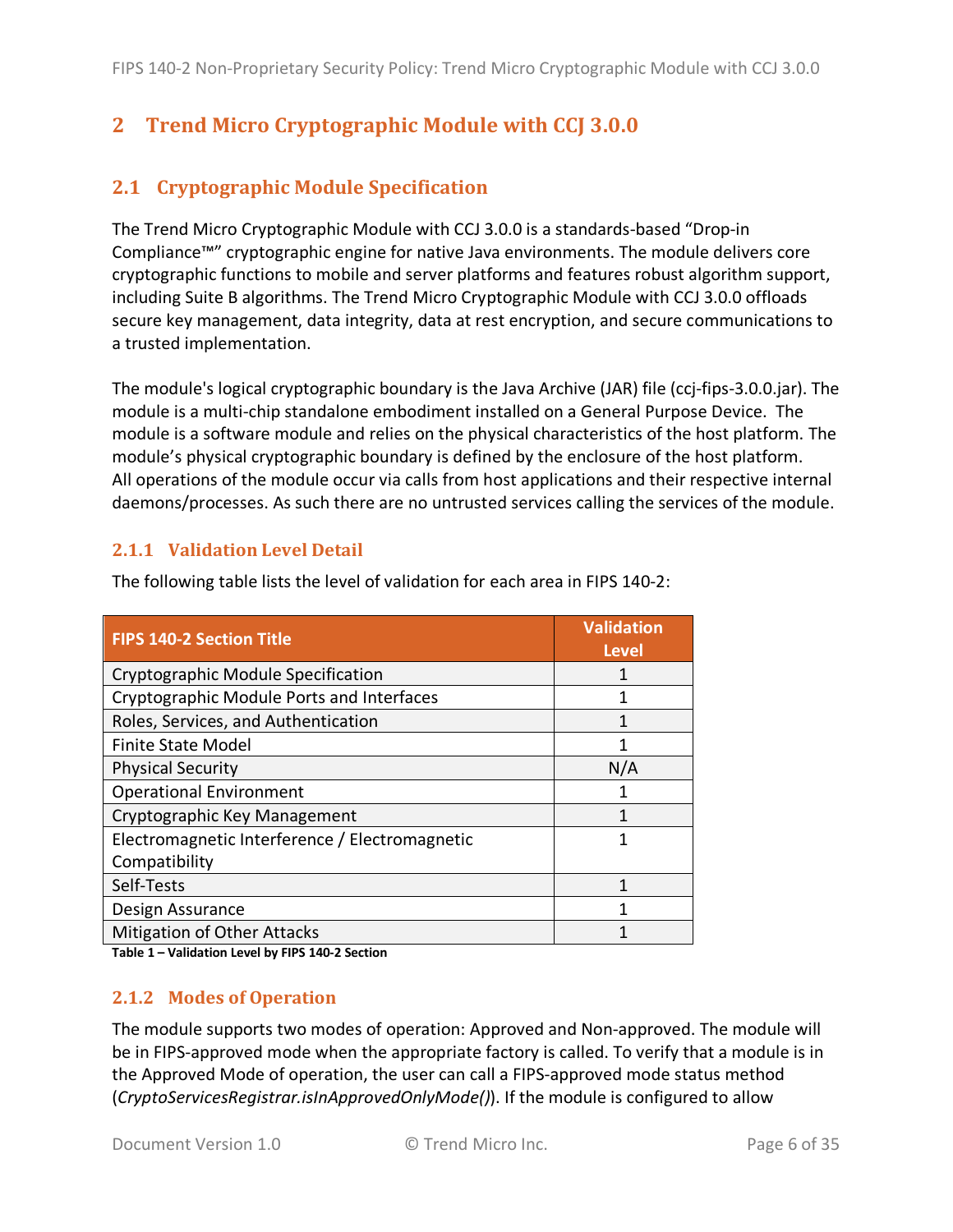#### approved and non-approved mode operation, a call to

*CryptoServicesRegistrar.setApprovedMode(true)* will switch the current thread of user control into approved mode.

In FIPS-approved mode, the module will not provide non-approved algorithms, therefore, exceptions will be called if the user tries to access non-approved algorithms in the Approved Mode.

#### **2.1.3 Module Configuration**

In default operation, the module will start with both approved and non-approved mode enabled.

If the underlying JVM is running with a Java Security Manager installed, the module will be running in approved mode with secret and private key export disabled.

Use of the module with a Java Security Manager requires the setting of some basic permissions to allow the module HMAC-SHA-256 software integrity test to take place as well as to allow the module itself to examine secret and private keys. The basic permissions required for the module to operate correctly with a Java Security Manager are indicated by a Y in the **Req** column of Table 2 – Available Java Permissions.

| <b>Permission</b>        | <b>Settings</b>               | <b>Req</b> | <b>Usage</b>                                        |
|--------------------------|-------------------------------|------------|-----------------------------------------------------|
| <b>RuntimePermission</b> | "getProtectionDomain"         | Y          | Allows checksum to be<br>carried out on jar         |
| RuntimePermission        | "accessDeclaredMembers"       | Υ          | Allows use of reflection<br>API within the provider |
| PropertyPermission       | "java.runtime.name", "read"   | N          | Only if configuration<br>properties are used        |
| SecurityPermission       | "putProviderProperty.BCFIPS"  | N          | Only if provider<br>installed during<br>execution   |
| CryptoServicesPermission | "unapprovedModeEnabled"       | N          | Only if unapproved<br>mode algorithms<br>required   |
| CryptoServicesPermission | "changeToApprovedModeEnabled" | N          | Only if threads allowed<br>to change modes          |
| CryptoServicesPermission | "exportSecretKey"             | N          | To allow export of                                  |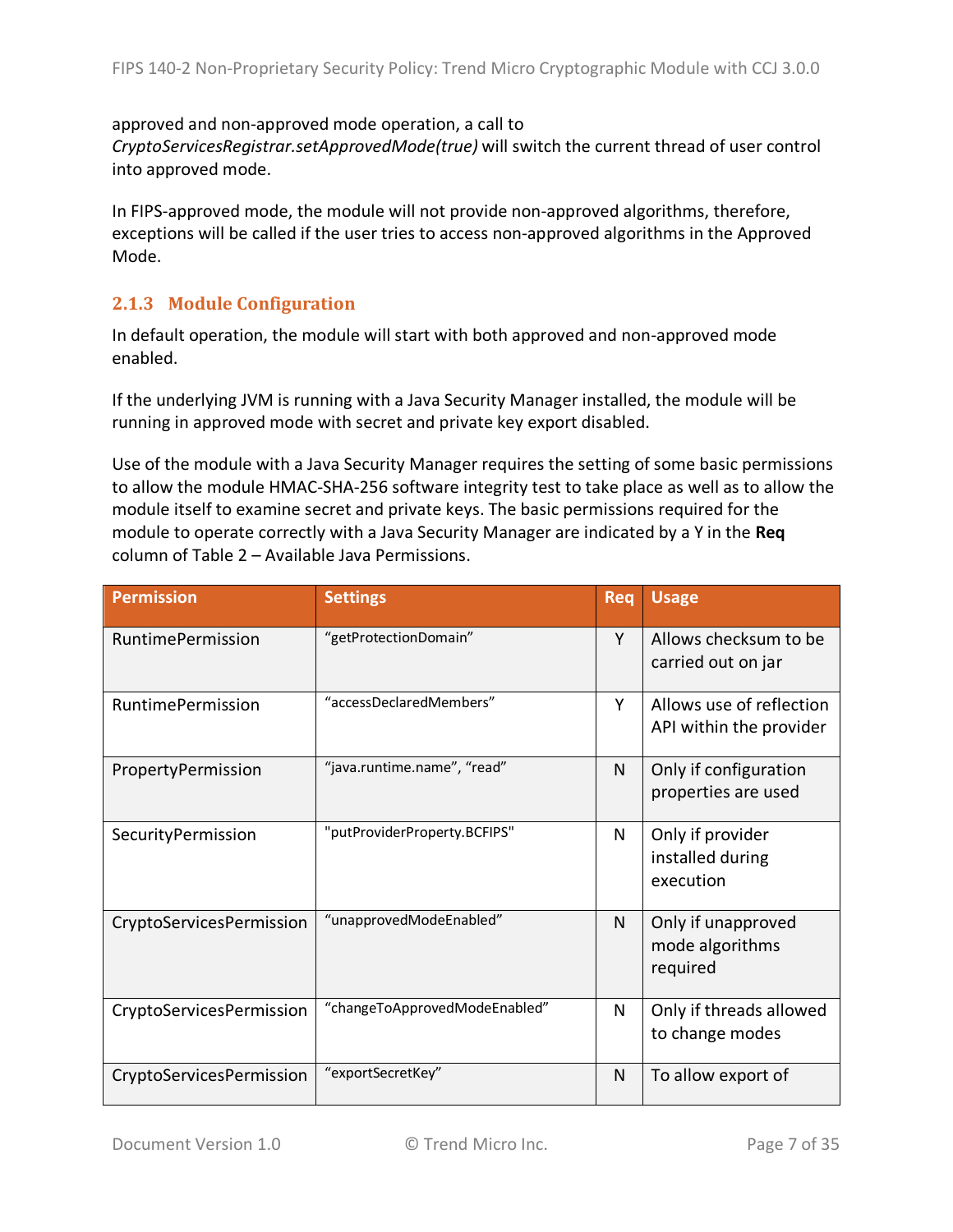| <b>Permission</b>        | <b>Settings</b>           | Req | <b>Usage</b>                                                                            |
|--------------------------|---------------------------|-----|-----------------------------------------------------------------------------------------|
|                          |                           |     | secret keys only                                                                        |
| CryptoServicesPermission | "exportPrivateKey"        | N   | To allow export private<br>keys only                                                    |
| CryptoServicesPermission | "exportKeys"              | Y   | Required to be applied<br>for the module itself.<br>Optional for any other<br>codebase. |
| CryptoServicesPermission | "tlsNullDigestEnabled"    | N   | Only required for TLS<br>digest calculations                                            |
| CryptoServicesPermission | "tlsPKCS15KeyWrapEnabled" | N   | Only required if TLS is<br>used with RSA<br>encryption                                  |
| CryptoServicesPermission | "tlsAlgorithmsEnabled"    | N   | Enables both<br>NullDigest and<br>PKCS15KeyWrap                                         |
| CryptoServicesPermission | "defaultRandomConfig"     | N   | Allows setting of<br>default SecureRandom                                               |
| CryptoServicesPermission | "threadLocalConfig"       | N   | Required to set a<br>thread local property in<br>the<br>CryptoServicesRegistrar         |
| CryptoServicesPermission | "globalConfig"            | N   | Required to set a global<br>property in the<br>CryptoServicesRegistrar                  |

**Table 2 – Available Java Permissions**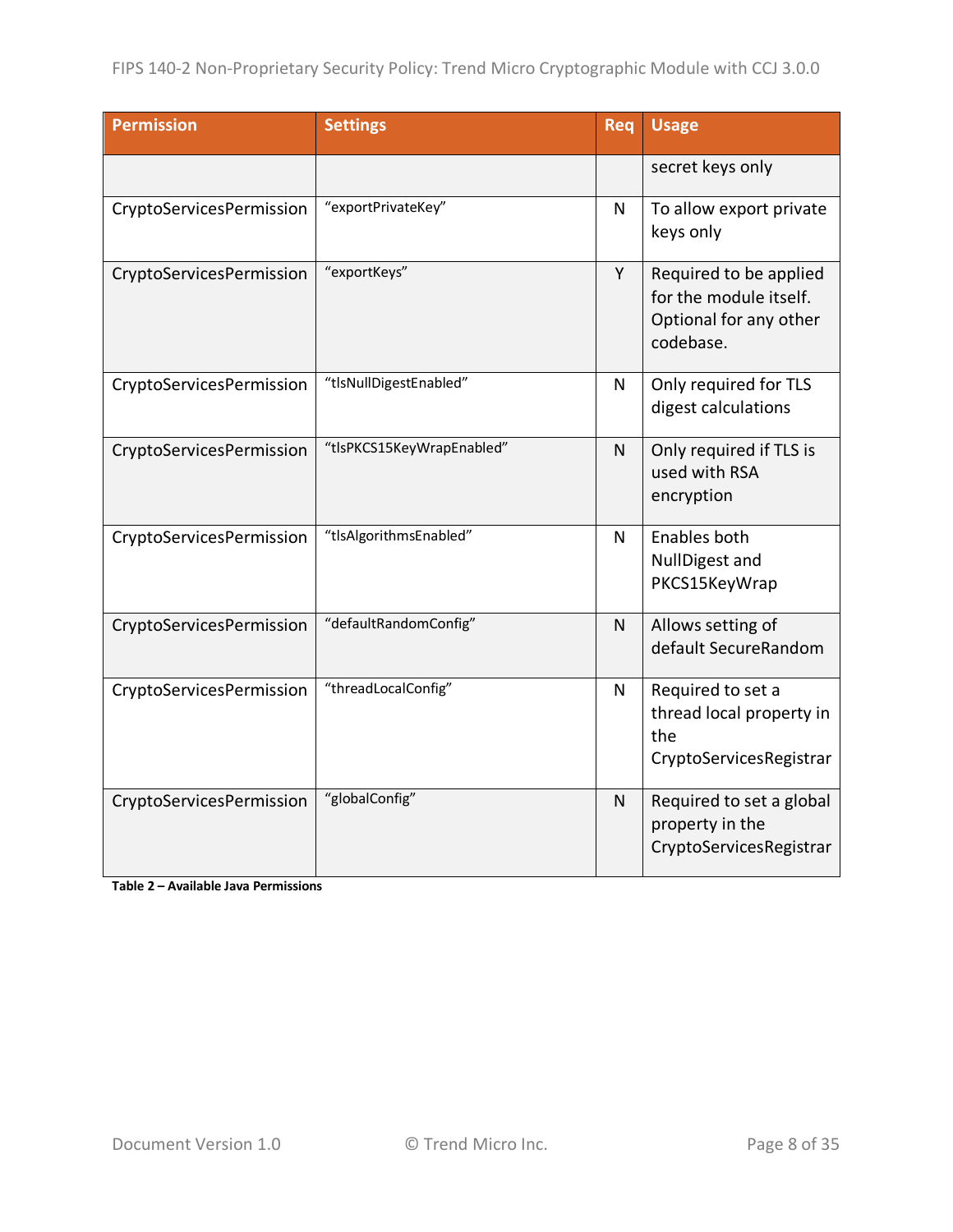### **2.1.4 Approved Cryptographic Algorithms**

The module's cryptographic algorithm implementations have received the following certificate numbers from the Cryptographic Algorithm Validation Program.

| <b>CAVP Cert.</b>                  | <b>Algorithm</b>                                            | <b>Standard</b>                        | Mode/Method                                   | <b>Key Lengths, Curves or</b><br><b>Moduli</b>                              | <b>Use</b>                   |
|------------------------------------|-------------------------------------------------------------|----------------------------------------|-----------------------------------------------|-----------------------------------------------------------------------------|------------------------------|
| 3756                               | <b>AES</b>                                                  | <b>FIPS 197</b><br>SP 800-38A          | ECB, CBC, OFB,<br>CFB8, CFB128,<br><b>CTR</b> | 128, 192, 256                                                               | Encryption, Decryption       |
| Based on<br>3756                   | <b>AES-CBC</b><br><b>Ciphertext</b><br><b>Stealing (CS)</b> | Addendum to<br>SP 800-38A,<br>Oct 2010 | CBC-CS1,<br>CBC-CS2,<br>CBC-CS3               | 128, 192, 256                                                               | Encryption, Decryption       |
| 3756                               | <b>CCM</b>                                                  | SP 800-38C                             | <b>AES</b>                                    | 128, 192, 256                                                               | Generation, Authentication   |
| 3756 (AES)<br>2090<br>(Triple-DES) | <b>CMAC</b>                                                 | SP 800-38B                             | AES, Triple-DES                               | AES with 128, 192, 256<br>Triple-DES with<br>2-key <sup>12</sup> ,<br>3-key | Generation, Authentication   |
| 3756                               | GCM/GMAC <sup>3</sup>                                       | SP 800-38D                             | <b>AES</b>                                    | 128, 192, 256                                                               | Generation, Authentication   |
| 1031                               | <b>DRBG</b>                                                 | SP 800-90A                             | Hash DRBG,<br>HMAC DRBG,<br><b>CTR DRBG</b>   | 112, 128, 192, 256                                                          | <b>Random Bit Generation</b> |

 $12^{20}$  block limit is enforced by module

 $2 \text{ In approved mode of operation, the use of 2-key Triple-DES to generate MACs for anything other than verification purposes is non-compliant.}$ 

<sup>&</sup>lt;sup>3</sup> GCM with an internally generated IV, see section 3.1.2 concerning external IVs. IV generation is compliant with IG A.5.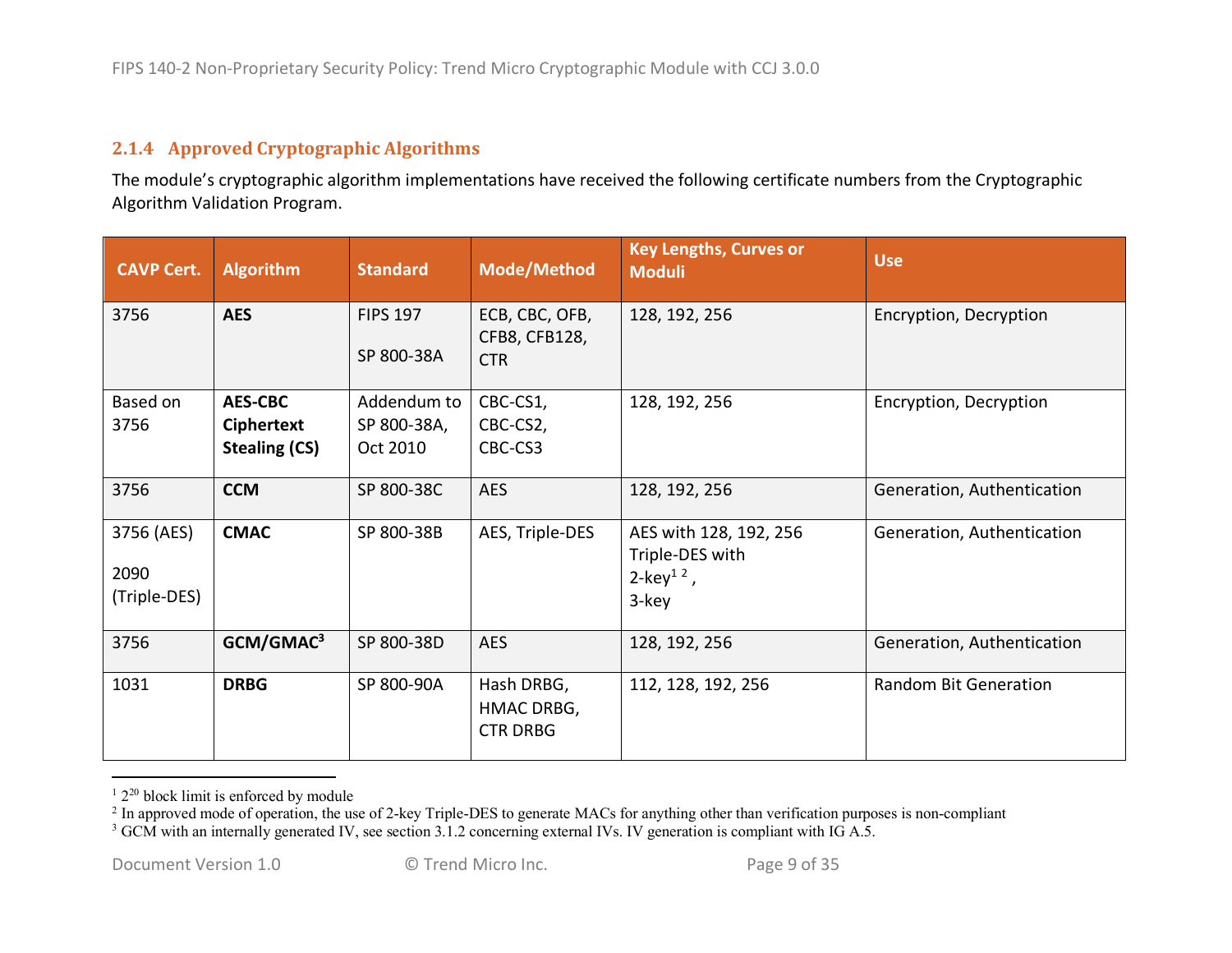| <b>CAVP Cert.</b> | <b>Algorithm</b> | <b>Standard</b> | <b>Mode/Method</b>                                                                                                                                  | <b>Key Lengths, Curves or</b><br><b>Moduli</b>                                                                                                                                                                  | <b>Use</b>                        |
|-------------------|------------------|-----------------|-----------------------------------------------------------------------------------------------------------------------------------------------------|-----------------------------------------------------------------------------------------------------------------------------------------------------------------------------------------------------------------|-----------------------------------|
| 1043              | DSA <sup>4</sup> | FIPS 186-4      | PQG Generation,<br>PQG Verification,<br>Key Pair<br>Generation,<br>Signature<br>Generation,<br>Signature<br>Verification                            | 1024, 2048, 3072 bits (1024<br>only for SigVer)                                                                                                                                                                 | <b>Digital Signature Services</b> |
| 804<br>705 (CVL)  | <b>ECDSA</b>     | FIPS 186-4      | Signature<br>Generation<br>Component, Key<br>Pair Generation,<br>Signature<br>Generation,<br>Signature<br>Verification,<br>Public Key<br>Validation | P-192*, P-224, P-256, P-384,<br>$P - 521,$<br>K-163*, K-233, K-283, K-409,<br>K-571,<br>$B-163^*$ ,<br>B-233, B-283, B-409, B-571<br>* Curves only used for Signature<br>Verification and Public Key Validation | <b>Digital Signature Services</b> |

<sup>&</sup>lt;sup>4</sup> DSA signature generation with SHA-1 is only for use with protocols.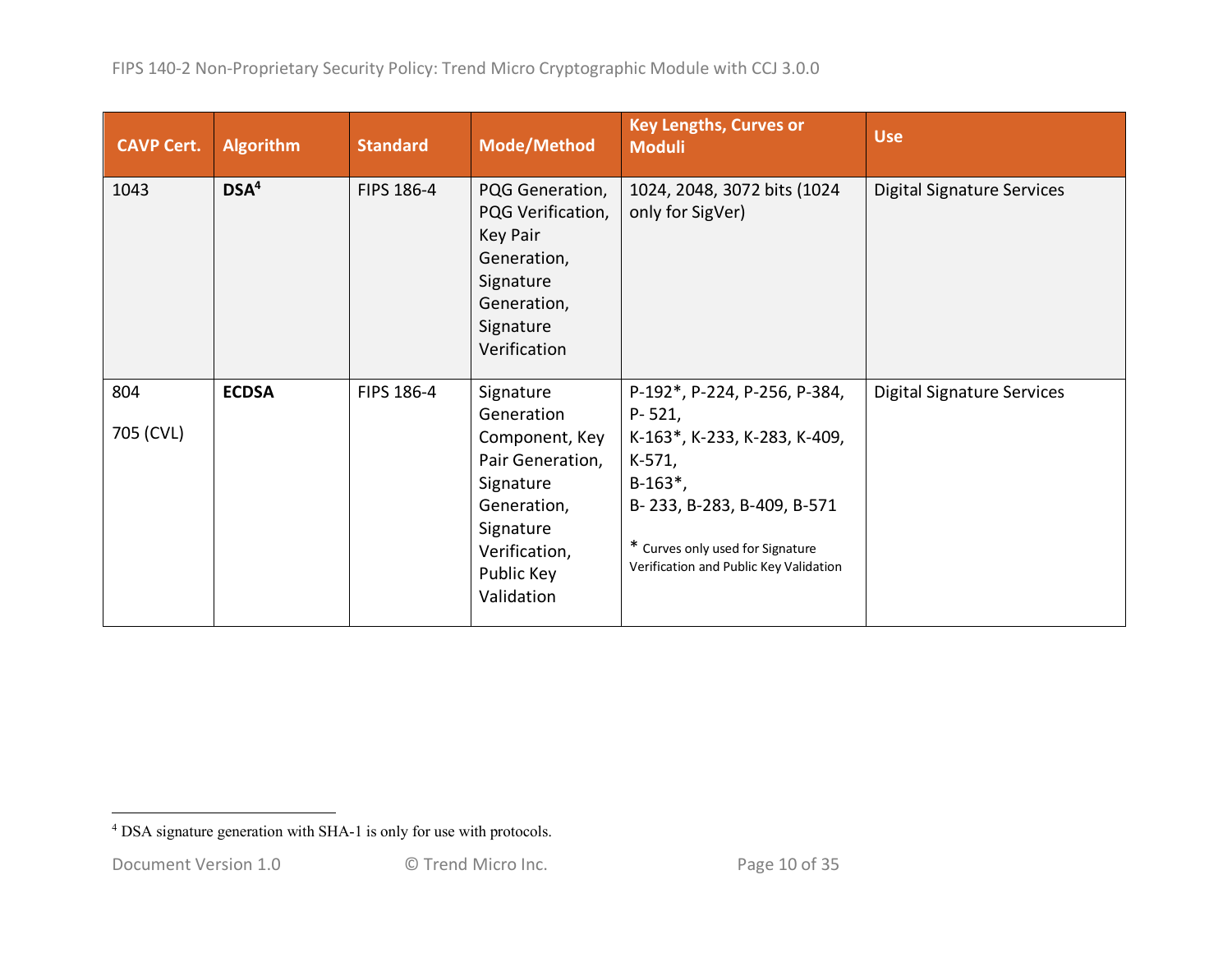| <b>CAVP Cert.</b> | <b>Algorithm</b>                                                     | <b>Standard</b>     | <b>Mode/Method</b>                                                                       | <b>Key Lengths, Curves or</b><br><b>Moduli</b> | <b>Use</b>                                                                                                                                        |
|-------------------|----------------------------------------------------------------------|---------------------|------------------------------------------------------------------------------------------|------------------------------------------------|---------------------------------------------------------------------------------------------------------------------------------------------------|
| 2458              | <b>HMAC</b>                                                          | FIPS 198-1          | $SHA-1$ ,<br>SHA-224,<br>SHA-256,<br>SHA-384,<br>SHA-512,<br>SHA-512/224,<br>SHA-512/256 |                                                | Generation, Authentication                                                                                                                        |
| 73                | KAS <sup>5</sup>                                                     | SP 800-56A-<br>rev2 | FB, FC, EB, EC,<br>ED, EE                                                                |                                                | Key Agreement                                                                                                                                     |
| 704 (CVL)         | <b>KDF, Existing</b><br><b>Application-</b><br>Specific <sup>6</sup> | SP 800-135          |                                                                                          |                                                | TLS v1.0/1.1 KDF, TLS 1.2 KDF,<br>SSH KDF, X9.63 KDF, IKEv2 KDF,<br><b>SRTP KDF</b>                                                               |
| 78                | <b>KBKDF, using</b><br>Pseudorandom<br>Functions <sup>7</sup>        | SP 800-108          | Counter Mode,<br>Feedback Mode,<br>Double-Pipeline<br><b>Iteration Mode</b>              |                                                | CMAC-based KDF with AES, 2-<br>key Triple-DES, 3-key Triple-DES<br>or HMAC-based KDF with SHA-<br>1, SHA-224, SHA-256, SHA-384,<br><b>SHA-512</b> |

<sup>&</sup>lt;sup>5</sup> Keys are not established directly into the module using the key agreement algorithms.

<sup>&</sup>lt;sup>6</sup> These protocols have not been reviewed or tested by the CAVP and CMVP.

<sup>&</sup>lt;sup>7</sup> Note: CAVP testing is not provided for use of the PRFs SHA-512/224 and SHA-512/256. These must not be used in approved mode.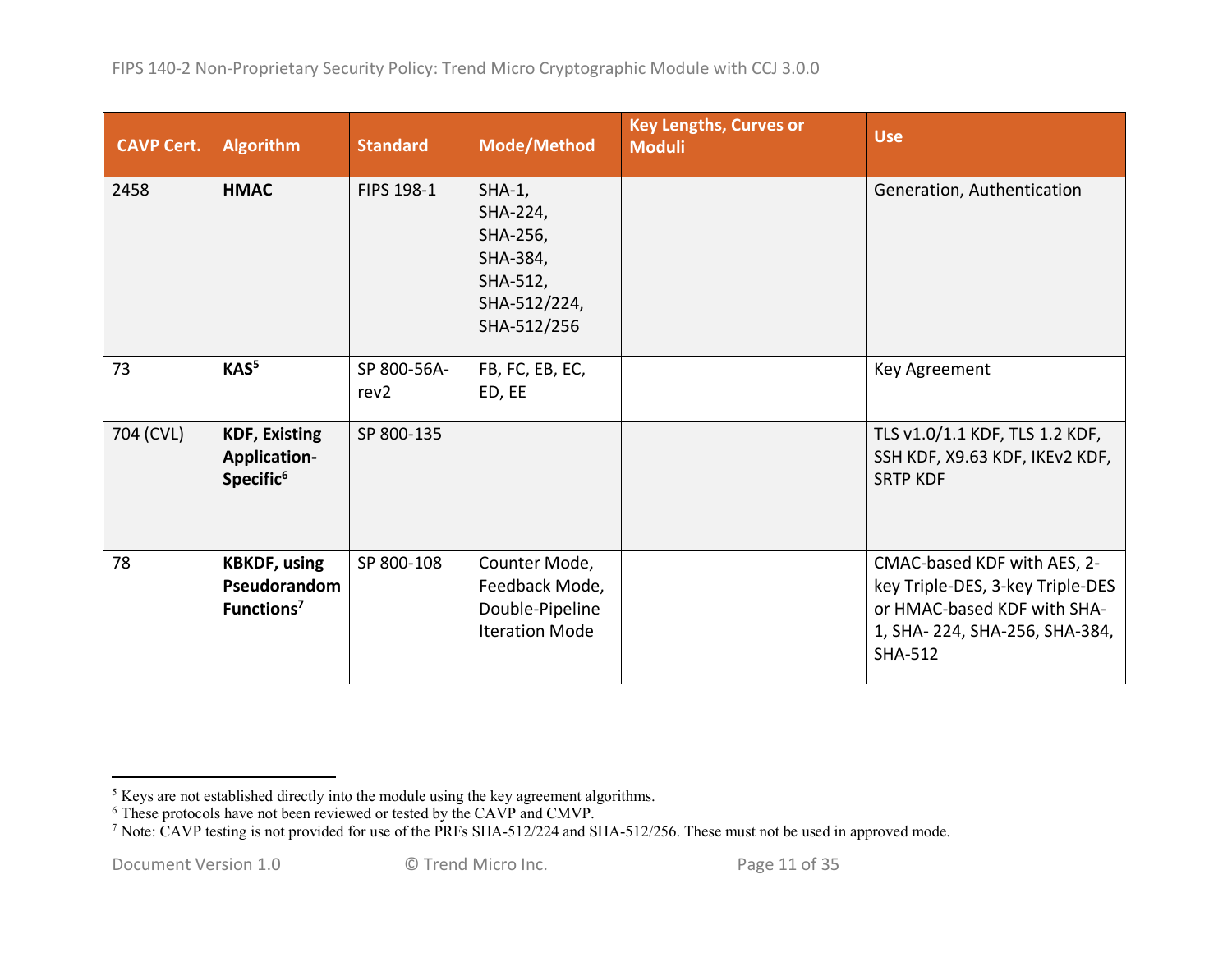| <b>CAVP Cert.</b>                  | <b>Algorithm</b>                                                  | <b>Standard</b>                                                                                | <b>Mode/Method</b>                                                                      | <b>Key Lengths, Curves or</b><br><b>Moduli</b>        | <b>Use</b>                                                                                                |
|------------------------------------|-------------------------------------------------------------------|------------------------------------------------------------------------------------------------|-----------------------------------------------------------------------------------------|-------------------------------------------------------|-----------------------------------------------------------------------------------------------------------|
| 3756 (AES)<br>2090<br>(Triple-DES) | <b>Key Wrapping</b><br><b>Using Block</b><br>Ciphers <sup>8</sup> | SP 800-38F                                                                                     | KW, KWP, TKW                                                                            |                                                       | <b>Key Transport</b>                                                                                      |
| 1932<br>706 (CVL)                  | <b>RSA</b>                                                        | FIPS 186-4<br>FIPS 186-2<br>ANSI X9.31-<br>1998<br>PKCS #1 v2.1<br>(PSS and<br><b>PKCS1.5)</b> |                                                                                         | 2048, 3072 bits (1024, 1536,<br>4096 only for SigVer) | Key Pair Generation, Signature<br>Generation, Signature<br>Verification, Component Test                   |
| 3126                               | <b>SHA</b>                                                        | FIPS 180-4                                                                                     | $SHA-1,$<br>SHA-224,<br>SHA-256,<br>SHA-384,<br>SHA-512,<br>SHA-512/224,<br>SHA-512/256 |                                                       | Digital Signature Generation,<br>Digital Signature Verification,<br>non-Digital Signature<br>Applications |

<sup>&</sup>lt;sup>8</sup> Keys are not established directly into the module using key unwrapping.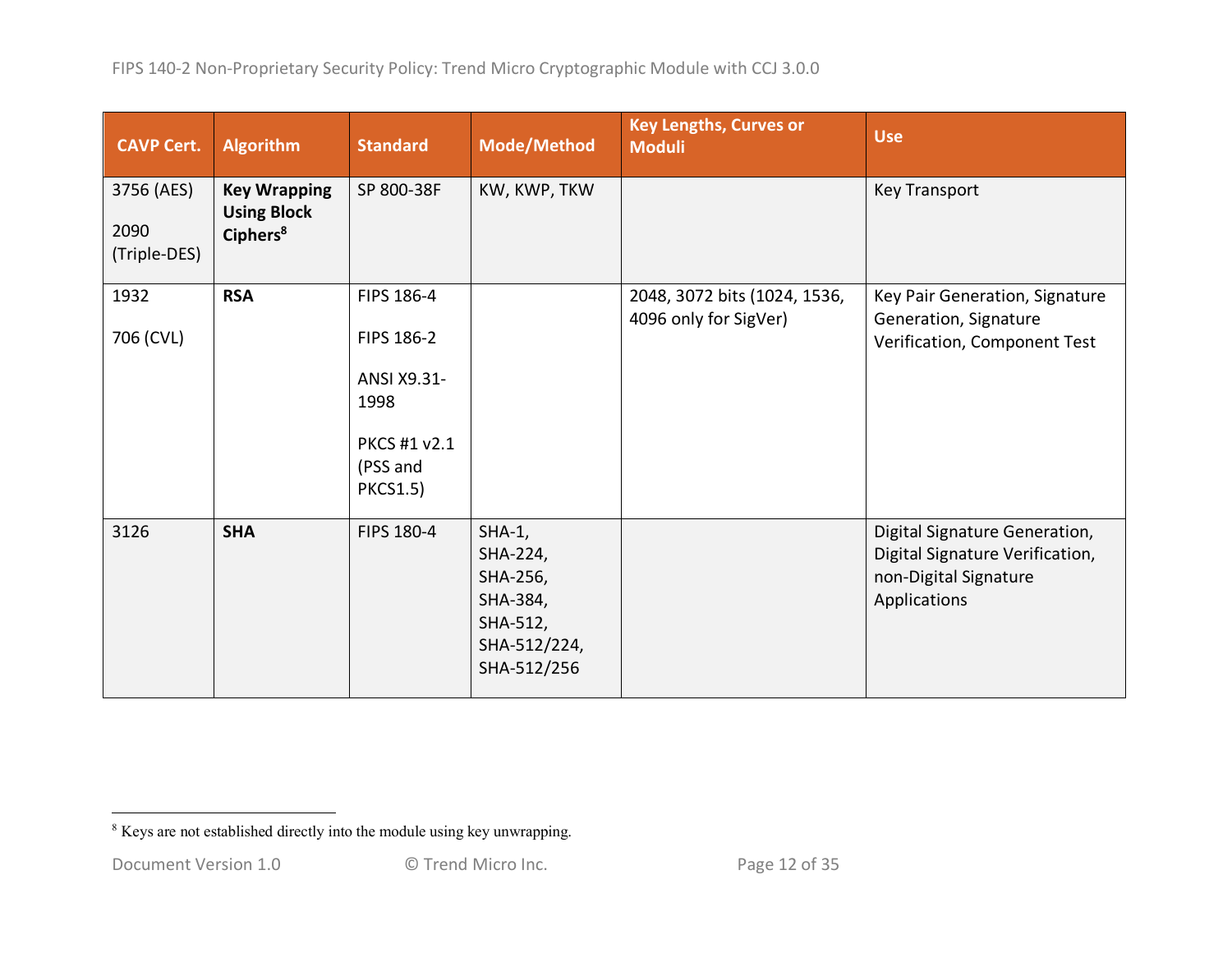| <b>CAVP Cert.</b> | <b>Algorithm</b>  | <b>Standard</b> | <b>Mode/Method</b>                                                        | <b>Key Lengths, Curves or</b><br><b>Moduli</b> | <b>Use</b>                                                                                                |
|-------------------|-------------------|-----------------|---------------------------------------------------------------------------|------------------------------------------------|-----------------------------------------------------------------------------------------------------------|
| 3                 | SHA-3, SHAKE      | <b>FIPS 202</b> | SHA3-224,<br>SHA3-256,<br>SHA3-384,<br>SHA3-512,<br>SHAKE128,<br>SHAKE256 |                                                | Digital Signature Generation,<br>Digital Signature Verification,<br>non-Digital Signature<br>Applications |
| 2090              | <b>Triple-DES</b> | SP 800-67       | TECB, TCBC,<br>TCFB64, TCFB8,<br>TOFB, CTR                                | 2-key <sup>9</sup> , 3-key                     | Encryption, Decryption                                                                                    |

**Table 3 – FIPS-Approved Algorithm Certificates**

 $92^{20}$  block limit is enforced by the module, encryption is disabled.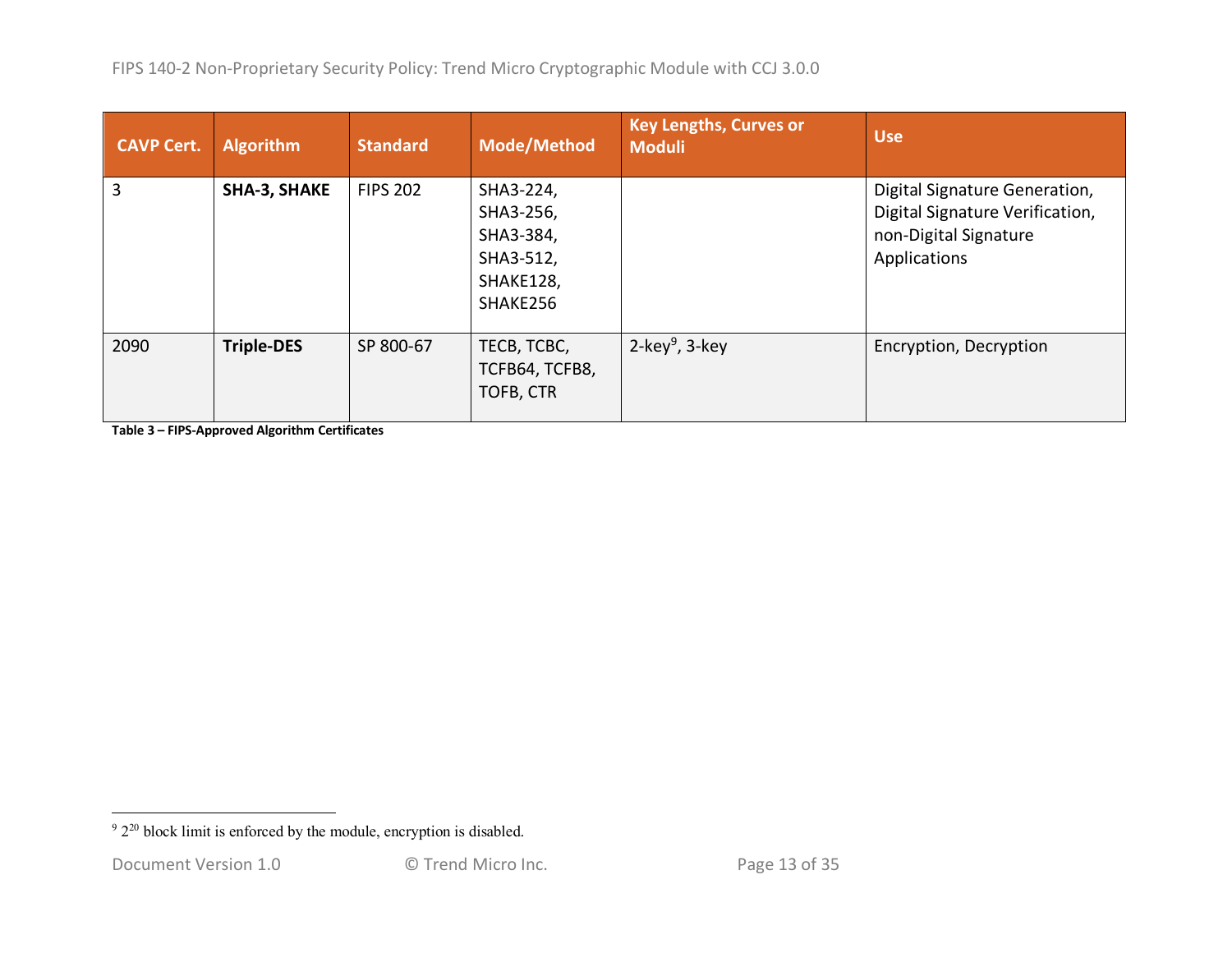The following Approved cryptographic algorithms were tested with vendor affirmation.

| <b>Algorithm</b>                      | <b>IG Reference</b> | <b>Use</b>                                                 |
|---------------------------------------|---------------------|------------------------------------------------------------|
| KAS <sup>10</sup> using SHA-512/224   | Vendor Affirmed     | [SP 800-56A-rev2]                                          |
| or SHA-512/256                        | IG A.3              | Parameter sets/Key sizes: FB, FC, EB, EC, ED,<br>$EE^{11}$ |
| KDF, Password-Based                   | Vendor Affirmed     | [SP 800-132]                                               |
|                                       | <b>IG D.6</b>       | Options: PBKDF with Option 1a                              |
|                                       |                     | Functions: HMAC-based KDF using SHA-1,                     |
|                                       |                     | SHA-224, SHA-256, SHA-384, SHA-512                         |
| Key Wrapping <sup>10</sup> Using      | Vendor Affirmed     | [SP 800-56B]                                               |
| <b>RSA</b>                            | IG D.4              | RSA-KEMS-KWS with, and without, key                        |
|                                       |                     | confirmation                                               |
|                                       |                     | Key sizes: 2048, 3072 bits                                 |
| Key Transport <sup>10</sup> Using RSA | Vendor Affirmed     | [SP 800-56B]                                               |
|                                       | IG D.4              | RSA-OAEP with, and without, key                            |
|                                       |                     | confirmation                                               |
|                                       |                     | Key sizes: 2048, 3072 bits                                 |

**Table 4 – Approved Cryptographic Functions Tested with Vendor Affirmation**

 $10$  Keys are not directly established into the module using key agreement or transport techniques.

<sup>&</sup>lt;sup>11</sup> Note: HMAC SHA-512/224 must not be used with EE.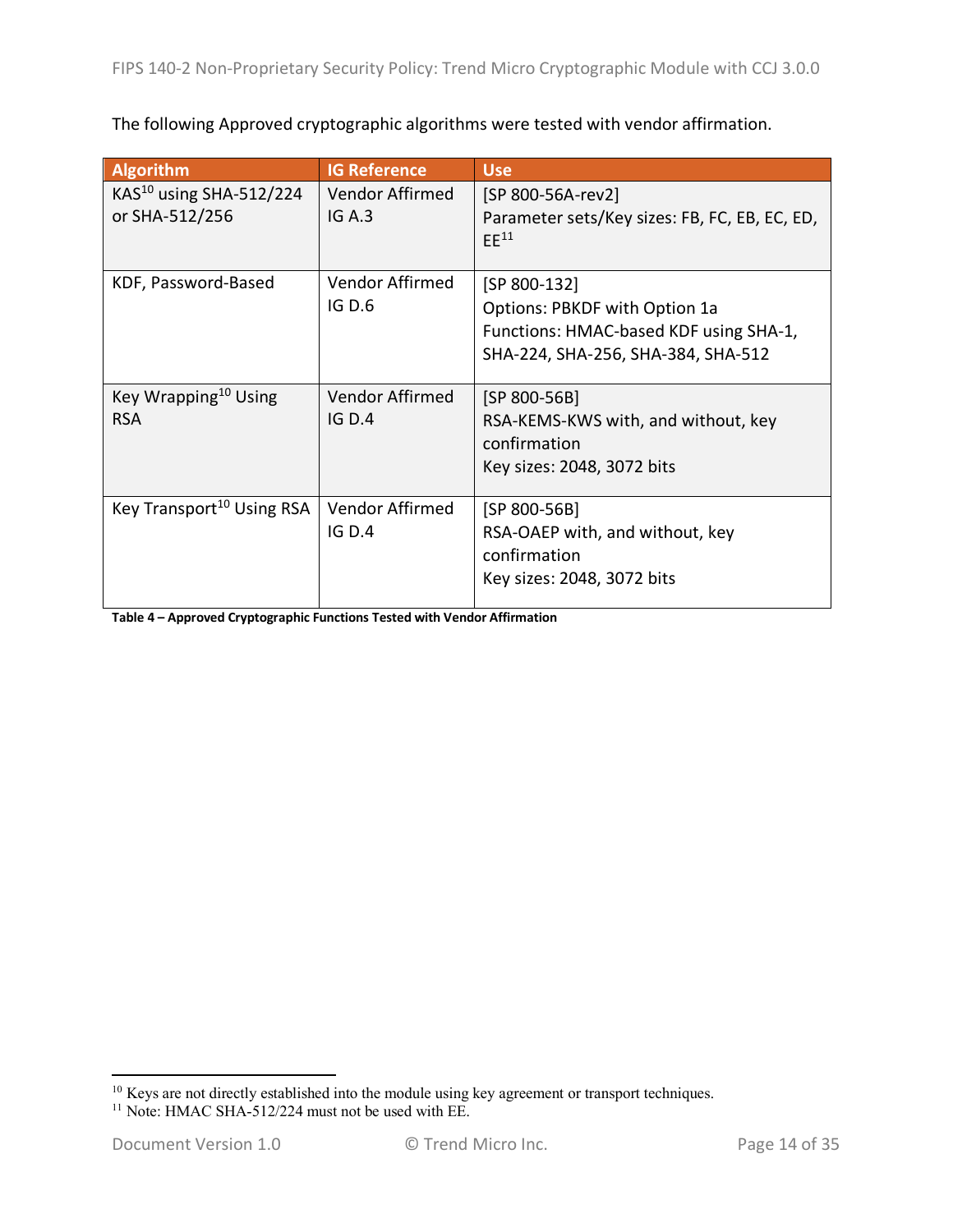## **2.1.5 Non-Approved Cryptographic Algorithms**

The module supports the following non-FIPS 140-2 approved but allowed algorithms that may be used in the Approved mode of operation.

| <b>Algorithm</b>                                     | <b>Use</b>                                                                                                                                                                                                                                                            |
|------------------------------------------------------|-----------------------------------------------------------------------------------------------------------------------------------------------------------------------------------------------------------------------------------------------------------------------|
| Non-SP 800-56A-rev2<br><b>Compliant DH</b>           | IG D.8<br>Diffie-Hellman 2048-bit key agreement primitive for use with<br>system-level key establishment; not used by the module to<br>establish keys within the module (key agreement; key<br>establishment methodology provides 112 bits of encryption<br>strength) |
| Non-SP 800-56B compliant<br><b>RSA Key Transport</b> | [IG D.9]<br>RSA may be used by a calling application as part of a key<br>encapsulation scheme.<br>Key sizes: 2048 and 3072 bits                                                                                                                                       |
| <b>MD5 within TLS</b>                                | IG D.2                                                                                                                                                                                                                                                                |

**Table 5 – Non-Approved but Allowed Cryptographic Algorithms**

#### **2.1.6 Non-Approved Mode of Operation**

The module supports a non-approved mode of operation. The algorithms listed in this section are not to be used by the operator in the FIPS Approved mode of operation.

| Algorithm                            | <b>Use</b>              |
|--------------------------------------|-------------------------|
| AES (non-compliant <sup>12</sup> )   | Encryption, Decryption  |
| ARC4 (RC4)                           | Encryption, Decryption  |
| <b>Blowfish</b>                      | Encryption, Decryption  |
| <b>Camellia</b>                      | Encryption, Decryption  |
| CAST <sub>5</sub>                    | Encryption, Decryption  |
| <b>DES</b>                           | Encryption, Decryption  |
| DSA (non-compliant <sup>13</sup> )   | Public Key Cryptography |
| <b>DSTU4145</b>                      | Public Key Cryptography |
| ECDSA (non-compliant <sup>14</sup> ) | Public Key Cryptography |
| <b>ElGamal</b>                       | Public Key Cryptography |
| GOST28147                            | Encryption, Decryption  |
| GOST3410-1994                        | Hashing                 |
| GOST3410-2001                        | <b>Hashing</b>          |

<sup>&</sup>lt;sup>12</sup> Support for additional modes of operation.

<sup>&</sup>lt;sup>13</sup> Deterministic signature calculation, support for additional digests, and key sizes.

<sup>&</sup>lt;sup>14</sup> Deterministic signature calculation, support for additional digests, and key sizes.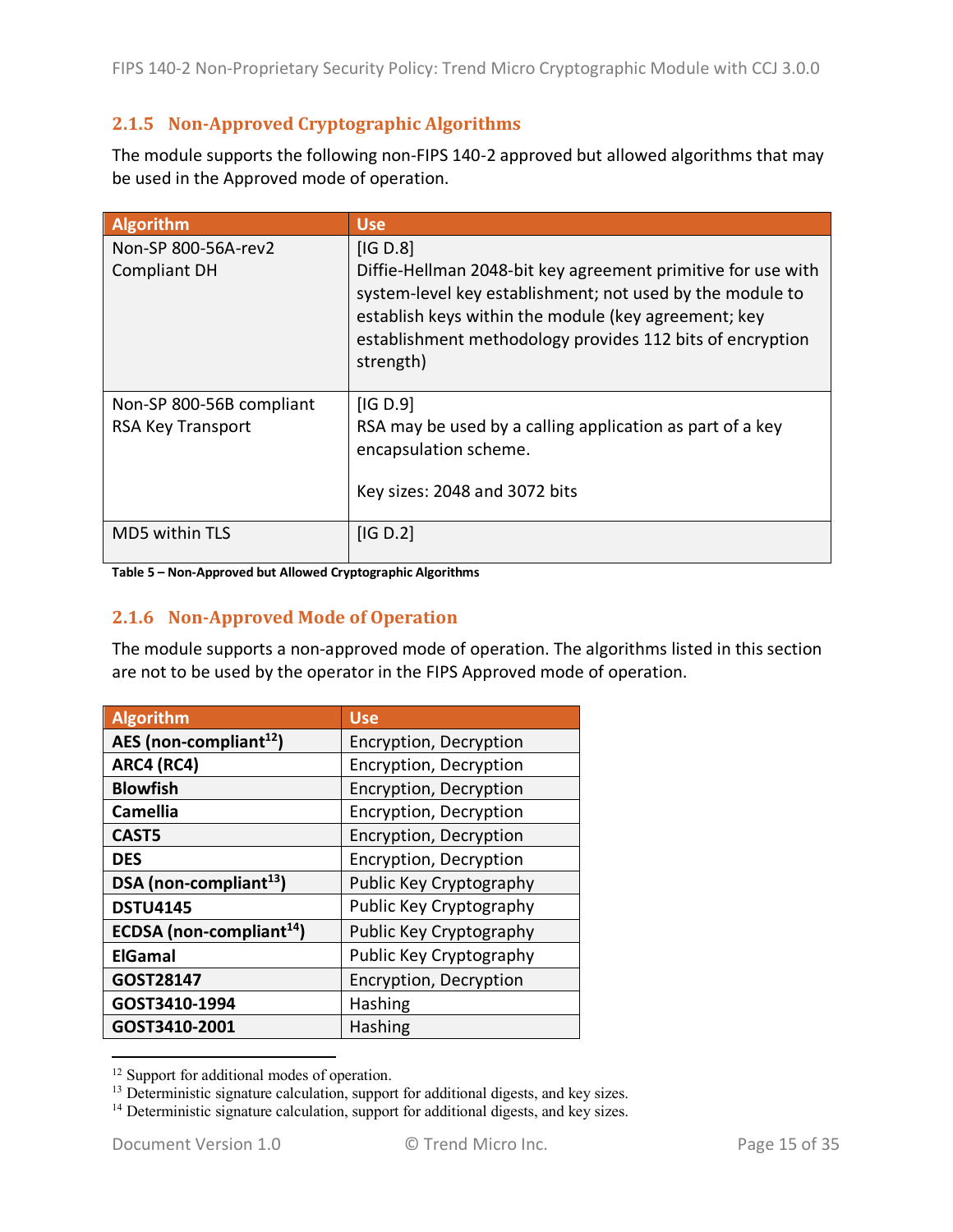| <b>Algorithm</b>                         | <b>Use</b>                      |
|------------------------------------------|---------------------------------|
| GOST3411                                 | Hashing                         |
| HMAC-GOST3411                            | Hashing                         |
| <b>IDEA</b>                              | Encryption, Decryption          |
| KAS (non-compliant <sup>15</sup> )       | Key Agreement                   |
| KBKDF using SHA-512/224                  | <b>KDF</b>                      |
| or SHA-512/256 (non-                     |                                 |
| compliant)                               |                                 |
| MD5                                      | Hashing                         |
| <b>HMAC-MD5</b>                          | Hashing                         |
| <b>OpenSSL PBKDF</b>                     | <b>KDF</b>                      |
| PKCS#12 PBKDF                            | <b>KDF</b>                      |
| <b>PKCS#5 Scheme 1 PBKDF</b>             | <b>KDF</b>                      |
| RC <sub>2</sub>                          | Encryption, Decryption          |
| RIPEMD128                                | Hashing                         |
| <b>HMAC-RIPEMD128</b>                    | Hashing                         |
| RIPEMD-160                               | Hashing                         |
| <b>HMAC-RIPEMD160</b>                    | Hashing                         |
| RIPEMD256                                | Hashing                         |
| HMAC-RIPEMD256                           | Hashing                         |
| RIPEMD320                                | Hashing                         |
| HMAC-RIPEMD320                           | Hashing                         |
| <b>X9.31 PRNG</b>                        | <b>Random Number Generation</b> |
| RSA (non-compliant $16$ )                | Public Key Cryptography         |
| RSA KTS (non-compliant <sup>17</sup> )   | Public Key Cryptography         |
| <b>SCrypt</b>                            | <b>KDF</b>                      |
| <b>SEED</b>                              | Encryption, Decryption          |
| <b>Serpent</b>                           | Encryption, Decryption          |
| <b>SipHash</b>                           | Hashing                         |
| <b>SHACAL-2</b>                          | Encryption, Decryption          |
| <b>TIGER</b>                             | Hashing                         |
| <b>HMAC-TIGER</b>                        | Hashing                         |
| TripleDES (non-compliant <sup>18</sup> ) | Encryption, Decryption          |
| <b>Twofish</b>                           | Encryption, Decryption          |
| <b>WHIRLPOOL</b>                         | Hashing                         |
| <b>HMAC-WHIRLPOOL</b>                    | Hashing                         |

**Table 6 – Non-Approved Cryptographic Functions for use in non-FIPS mode only**

<sup>&</sup>lt;sup>15</sup> Support for additional key sizes and the establishment of keys of less than 112 bits of security strength.

<sup>&</sup>lt;sup>16</sup> Support for additional digests and signature formats, PKCS#1 1.5 key wrapping, support for additional key sizes.

<sup>&</sup>lt;sup>17</sup> Support for additional key sizes and the establishment of keys of less than 112 bits of security strength.

<sup>&</sup>lt;sup>18</sup> Support for additional modes of operation.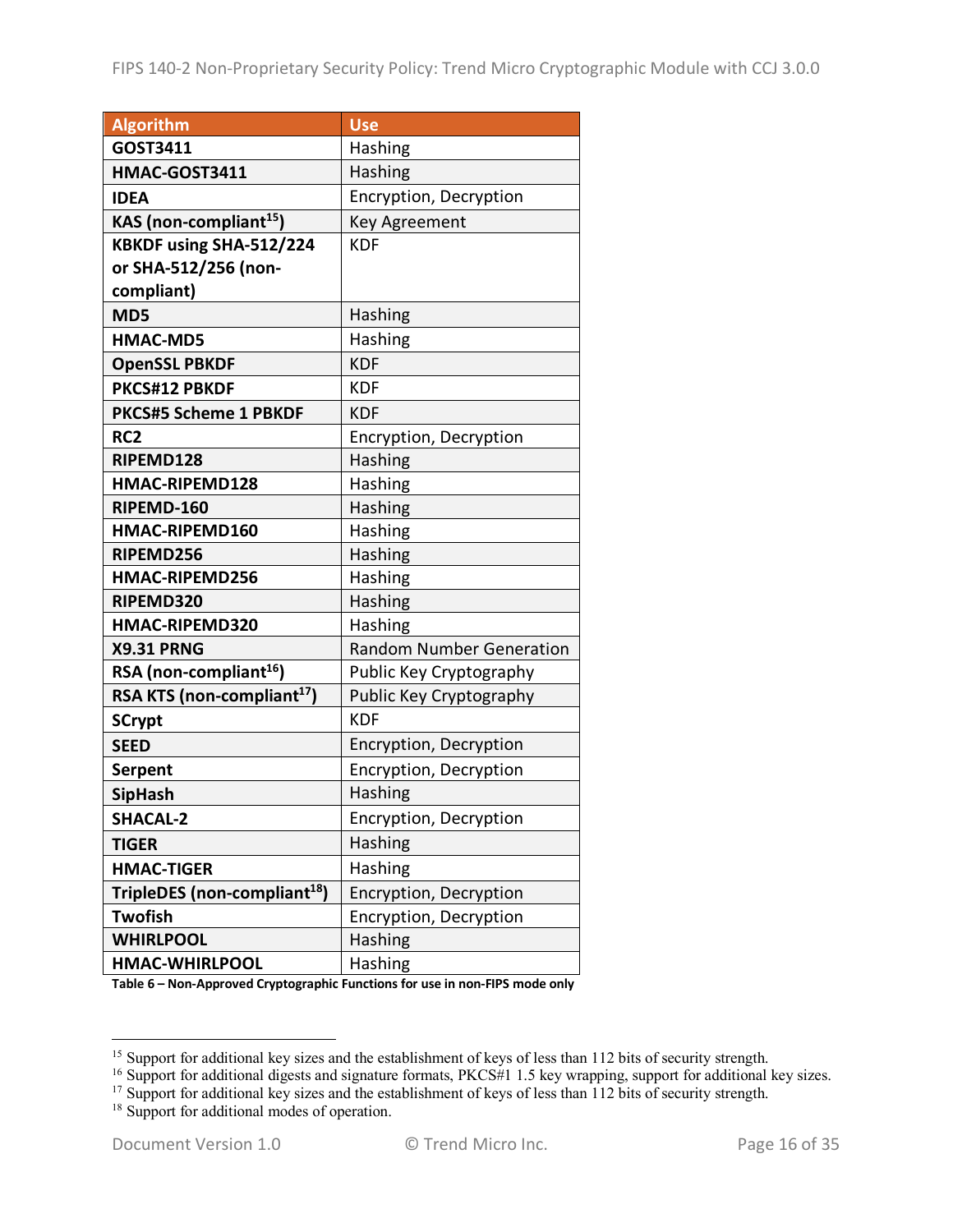## **2.2 Critical Security Parameters and Public Keys**

#### **2.2.1 Critical Security Parameters**

The table below provides a complete list of Critical Security Parameters used within the module:

| <b>CSP</b>                                       | <b>Description / Usage</b>                                                                                                |
|--------------------------------------------------|---------------------------------------------------------------------------------------------------------------------------|
| <b>AES Encryption Key</b>                        | [FIPS-197, SP 800-56C, SP 800-38D, Addendum to SP 800-38A] AES (128/192/256)<br>encrypt key <sup>19</sup>                 |
| AES Decryption Key                               | [FIPS-197, SP 800-56C, SP 800-38D, Addendum to SP 800-38A] AES (128/192/256)<br>decrypt key                               |
| <b>AES Authentication Key</b>                    | [FIPS-197] AES (128/192/256) CMAC/GMAC key                                                                                |
| AES Wrapping Key                                 | [SP 800-38F] AES (128/192/256) key wrapping key                                                                           |
| DH Agreement key                                 | [SP 800-56A-rev2] Diffie-Hellman (>= 2048) private key agreement key                                                      |
| DRBG(CTR AES)                                    | V (128 bits) and AES key (128/192/256), entropy input (length dependent on<br>security strength)                          |
| DRBG(CTR Triple-DES)                             | V (64 bits) and Triple-DES key (192), entropy input (length dependent on security<br>strength)                            |
| DRBG(Hash)                                       | V (440/888 bits) and C (440/888 bits), entropy input (length dependent on security<br>strength)                           |
| DRBG(HMAC)                                       | V (160/224/256/384/512 bits) and Key (160/224/256/384/512 bits), entropy input<br>(length dependent on security strength) |
| DSA Signing Key                                  | [FIPS 186-4] DSA (2048/3072) signature generation key                                                                     |
| <b>EC Agreement Key</b>                          | [SP 800-56A-rev2] EC (All NIST defined B, K, and P curves >= 224 bits) private key<br>agreement key                       |
| <b>EC Signing Key</b>                            | [FIPS 186-4] ECDSA (All NIST defined B, K, and P curves >= 224 bits) signature<br>generation key                          |
| <b>HMAC Authentication Key</b>                   | [FIPS 198-1] Keyed-Hash key (SHA-1, SHA-2). Key size determined by security<br>strength required (>= 112 bits)            |
| <b>IKEv2 Derivation Function</b><br>Secret Value | [SP 800-135] Secret value used in construction of key for the specified IKEv2 PRF                                         |

<sup>&</sup>lt;sup>19</sup> The AES-GCM key and IV are generated randomly per IG A.5, and the Initialization Vector (IV) is a minimum of 96 bits. In the event module power is lost and restored, the consuming application must ensure that any of its AES-GCM keys used for encryption or decryption are re-distributed.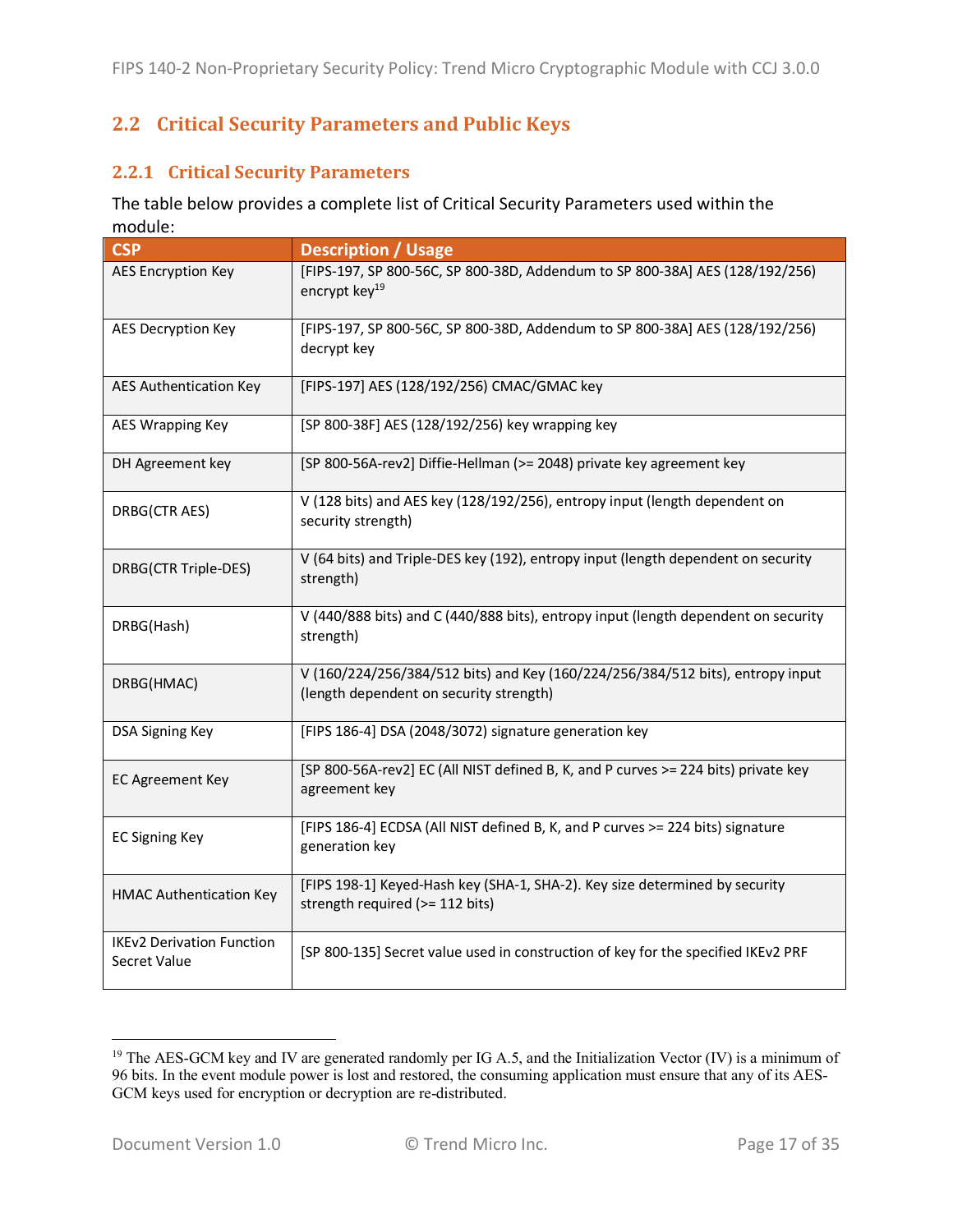| <b>CSP</b>                                                     | <b>Description / Usage</b>                                                                           |
|----------------------------------------------------------------|------------------------------------------------------------------------------------------------------|
| <b>PBKDF Secret Value</b>                                      | [SP 800-132] Secret value used in construction of Keyed-Hash key for the specified<br>PRF            |
| RSA Signing Key                                                | [FIPS 186-4] RSA (>= 2048) signature generation key                                                  |
| RSA Key Transport Key                                          | [SP 800-56B] RSA (>=2048) key transport (decryption) key                                             |
| SP 800-56A-rev2<br><b>Concatenation Derivation</b><br>Function | [SP 800-56A-rev2] Secret value used in construction of key for underlying PRF                        |
| SP 800-108 KDF Secret<br>Value                                 | [SP 800-108] Secret value used in construction of key for the specified PRF                          |
| <b>SRTP Derivation Function</b><br>Secret Value                | [SP 800-135] Secret value used in construction of key for the specified SRTP PRF                     |
| <b>SSH Derivation Function</b><br>Secret Value                 | [SP 800-135] Secret value used in construction of key for the specified SSH PRF                      |
| <b>TLS KDF Secret Value</b>                                    | [SP 800-135] Secret value used in construction of Keyed-Hash key for the specified<br><b>TLS PRF</b> |
| Triple-DES Authentication<br>Key                               | [SP 800-67] Triple-DES (112/192) CMAC key                                                            |
| Triple-DES Encryption Key                                      | [SP 800-67] Triple-DES (192) encryption key                                                          |
| Triple-DES Decryption Key                                      | [SP 800-67] Triple-DES (128/192) decryption key                                                      |
| Triple-DES Wrapping Key                                        | [SP 800-38F] Triple-DES (192 bits) key wrapping/unwrapping key, (128 unwrapping<br>only)             |
| X9.63 KDF Secret Value                                         | [SP 800-135] Secret value used in construction of Keyed-Hash key for the specified<br>X9.63 PRF      |

**Table 7 – Critical Security Parameters**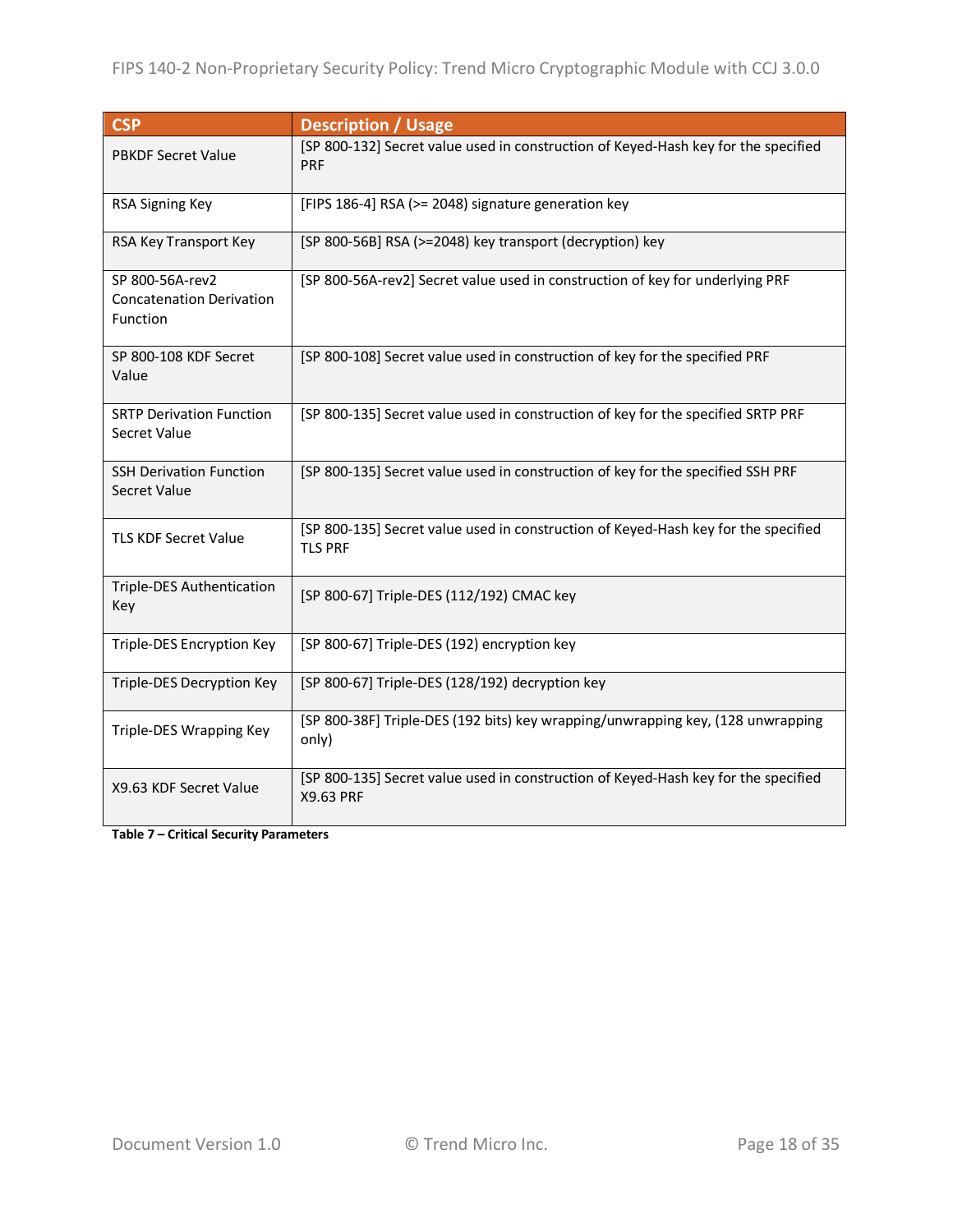## **2.2.2 Public Keys**

The table below provides a complete list of the public keys used within the module:

| <b>Public Key</b>           | <b>Description / Usage</b>                                                             |
|-----------------------------|----------------------------------------------------------------------------------------|
| DH Agreement Key            | [SP 800-56A-rev2] Diffie-Hellman (>= 2048) public key agreement key                    |
| <b>DSA Verification Kev</b> | [FIPS 186-4] DSA (1024/2048/3072) signature verification key                           |
| EC Agreement Key            | [SP 800-56A-rev2] EC (All NIST defined B, K, and P curves) public key agreement<br>key |
| <b>EC Verification Key</b>  | [FIPS 186-4] ECDSA (All NIST defined B, K, and P curves) signature verification key    |
| RSA Key Transport Key       | [SP 800-56B] RSA (>=2048) key transport (encryption) key                               |
| <b>RSA Verification Kev</b> | [FIPS 186-4] RSA ( $>$ = 1024) signature verification key                              |

**Table 8 – Public Keys**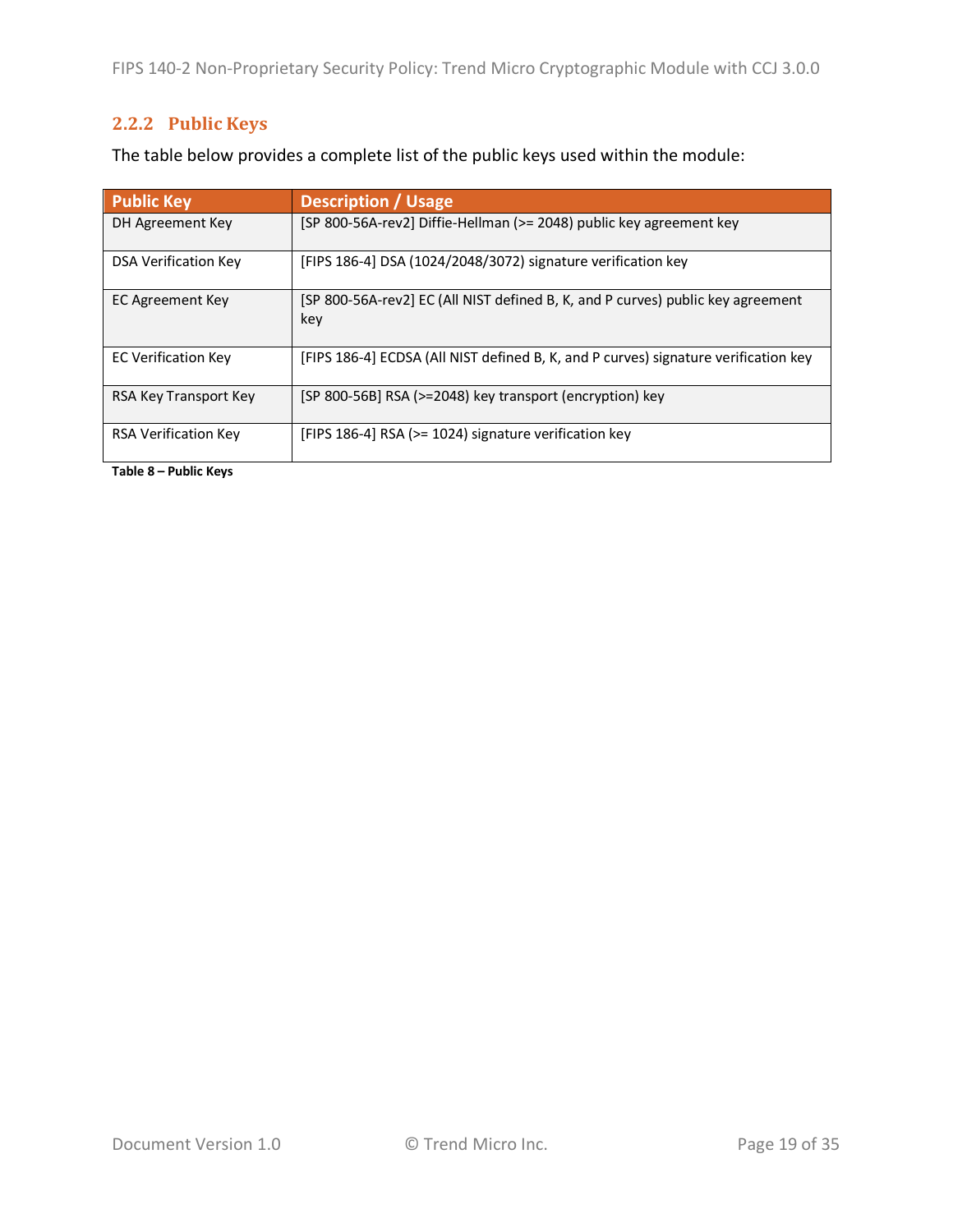### **2.3 Module Interfaces**

The figure below shows the module's physical and logical block diagram:





The interfaces (ports) for the physical boundary include the computer keyboard port, mouse port, network port, USB ports, display and power plug. When operational, the module does not transmit any information across these physical ports because it is a software cryptographic module. Therefore, the module's interfaces are purely logical and are provided through the Application Programming Interface (API) that a calling daemon can operate. The logical interfaces expose services that applications directly call, and the API provides functions that may be called by a referencing application (see Section 2.4 – Roles, Services, and Authentication for the list of available functions). The module distinguishes between logical interfaces by logically separating the information according to the defined API.

The API provided by the module is mapped onto the FIPS 140- 2 logical interfaces: data input, data output, control input, and status output. Each of the FIPS 140- 2 logical interfaces relates to the module's callable interface, as follows: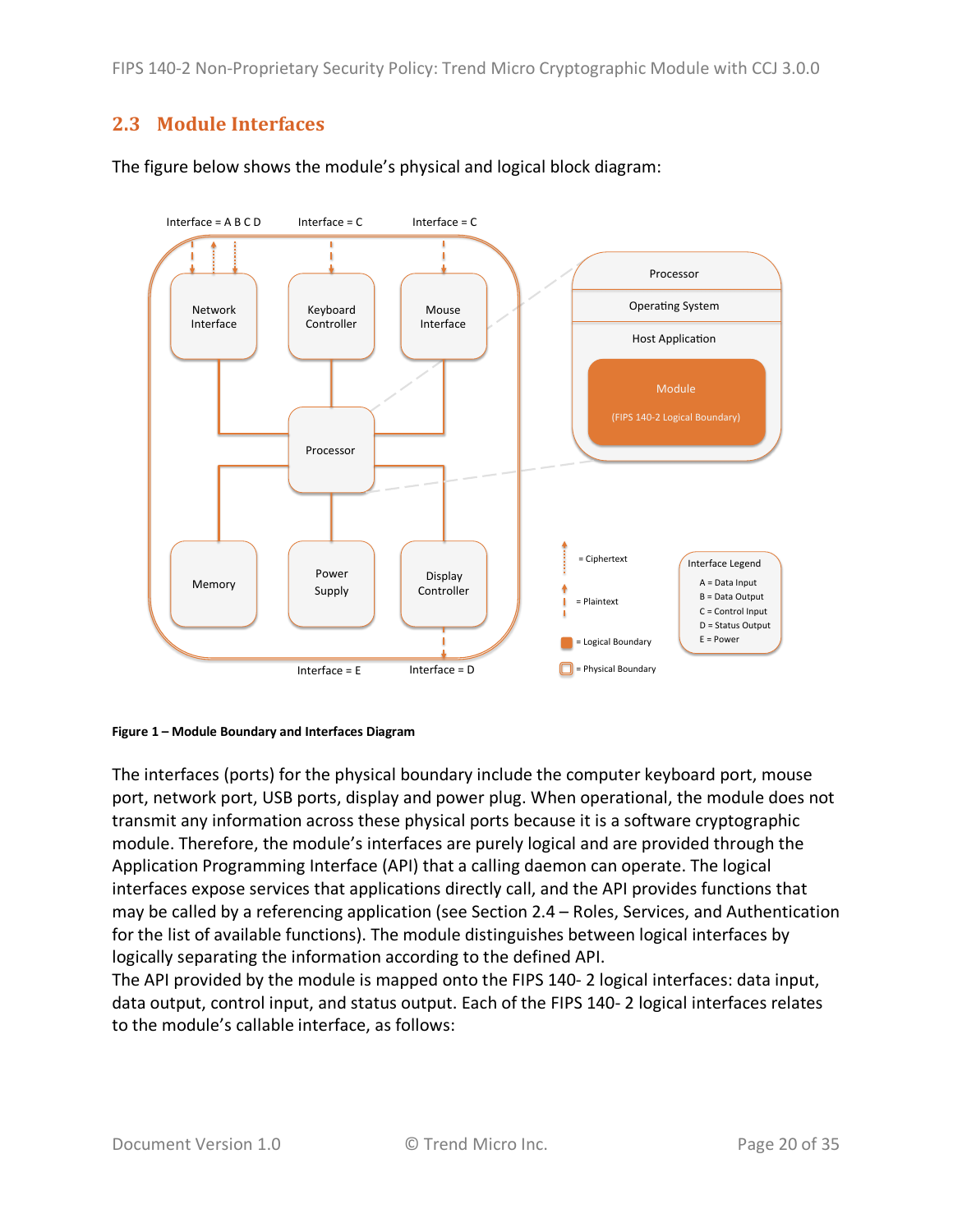| <b>FIPS 140-2</b><br><b>Interface</b> | <b>Logical Interface</b>                                                                                                                            | <b>Module Physical Interface</b>         |
|---------------------------------------|-----------------------------------------------------------------------------------------------------------------------------------------------------|------------------------------------------|
| Data Input                            | API input parameters - plaintext and/or<br>ciphertext data                                                                                          | Network Interface                        |
| Data Output                           | API output parameters and return values<br>- plaintext and/or ciphertext data                                                                       | Network Interface                        |
| Control Input                         | API method calls- method calls, or input<br>parameters, that specify commands<br>and/or control data used to control the<br>operation of the module | Keyboard Interface, Mouse<br>Interface   |
| <b>Status Output</b>                  | API output parameters and return/error<br>codes that provide status information<br>used to indicate the state of the module                         | Display Controller, Network<br>Interface |
| Power                                 | None                                                                                                                                                | <b>Power Supply</b>                      |

**Table 9 – Logical Interface / Physical Interface Mapping**

As shown in Figure 1 – Module Boundary and Interfaces Diagram and Table 11 – Module Services, Roles, and Descriptions, the output data path is provided by the data interfaces and is logically disconnected from processes performing key generation or zeroization. No key information will be output through the data output interface when the module zeroizes keys.

## **2.4 Roles, Services, and Authentication**

#### **2.4.1 Assumption of Roles**

The module supports two distinct operator roles, User and Crypto Officer (CO). The cryptographic module implicitly maps the two roles to the services. A user is considered the owner of the thread that instantiates the module and, therefore, only one concurrent user is allowed.

The module does not support a Maintenance role or bypass capability. The module does not support authentication.

| <b>Role</b> | <b>Role Description</b>                       | <b>Authentication Type</b> |
|-------------|-----------------------------------------------|----------------------------|
| CO          | Crypto Officer - Powers on and off the module | $N/A -$ Authentication is  |
|             |                                               | not a requirement for      |
|             |                                               | Level 1                    |
| User        | User - The user of the complete API           | $N/A -$ Authentication is  |
|             |                                               | not a requirement for      |
|             |                                               | Level 1                    |

**Table 10 – Description of Roles**

#### **2.4.2 Services**

All services implemented by the module are listed in Table 11 – Module Services, Roles, and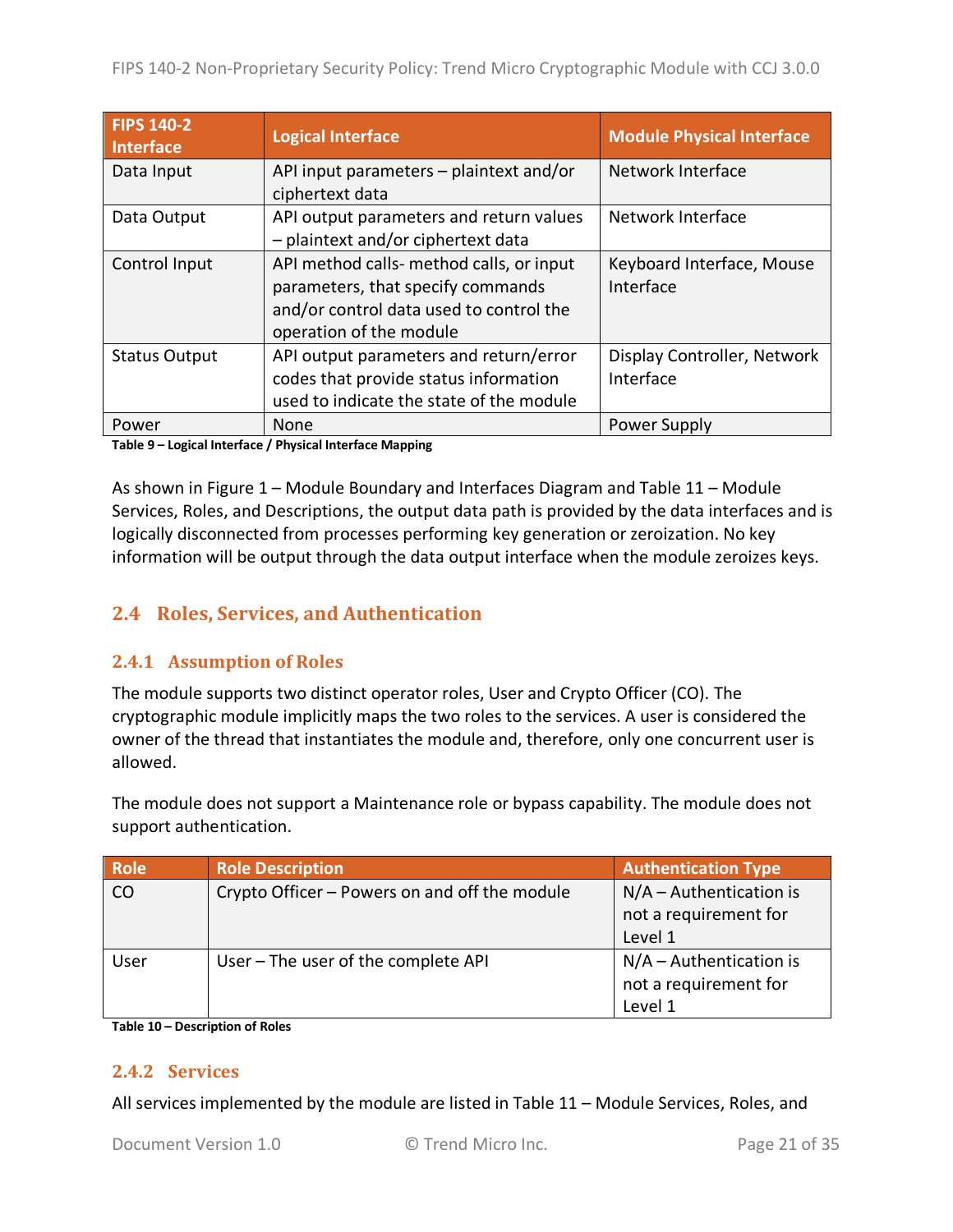Descriptions. The second column provides a description of each service and availability to the Crypto Officer and User, in columns 3 and 4, respectively.

| <b>Service</b>                                       | <b>Description</b>                                                                                                                                                                                              | C<br>O | U<br>e<br>r  |
|------------------------------------------------------|-----------------------------------------------------------------------------------------------------------------------------------------------------------------------------------------------------------------|--------|--------------|
| Initialize Module and<br>Run Self-Tests on<br>Demand | The JRE will call the static constructor for self-tests on module<br>initialization.                                                                                                                            | X      |              |
| <b>Show Status</b>                                   | A user can call <i>FipsStatus.IsReady()</i> at any time to determine<br>the if the module is ready.<br>CryptoServicesRegistrar.IsInApprovedOnlyMode() can be called<br>to determine the FIPS mode of operation. |        | X            |
| Zeroize / Power-off                                  | The module uses the JVM garbage collector on thread<br>termination.                                                                                                                                             |        | $\mathsf{X}$ |
| Data Encryption                                      | Used to encrypt data.                                                                                                                                                                                           |        | $\mathsf{X}$ |
| Data Decryption                                      | Used to decrypt data.                                                                                                                                                                                           |        | $\mathsf{X}$ |
| <b>MAC Calculation</b>                               | Used to calculate data integrity codes with CMAC.                                                                                                                                                               |        | X            |
| Signature<br>Authentication                          | Used to generate signatures (DSA, ECDSA, RSA).                                                                                                                                                                  |        | $\mathsf{X}$ |
| Signature<br>Verification                            | Used to verify digital signatures.                                                                                                                                                                              |        | X            |
| DRBG (SP800-90A)<br>output                           | Used for random number, IV and key generation.                                                                                                                                                                  |        | X            |
| <b>Message Hashing</b>                               | Used to generate a SHA-1, SHA-2, or SHA-3 message digest,<br><b>SHAKE output.</b>                                                                                                                               |        | X            |
| Keyed Message<br>Hashing                             | Used to calculate data integrity codes with HMAC.                                                                                                                                                               |        | $\mathsf{X}$ |
| <b>TLS Key Derivation</b><br>Function                | (secret input) (outputs secret) Used to calculate a value suitable<br>to be used for a master secret in TLS from a pre-master secret<br>and additional input.                                                   |        | X            |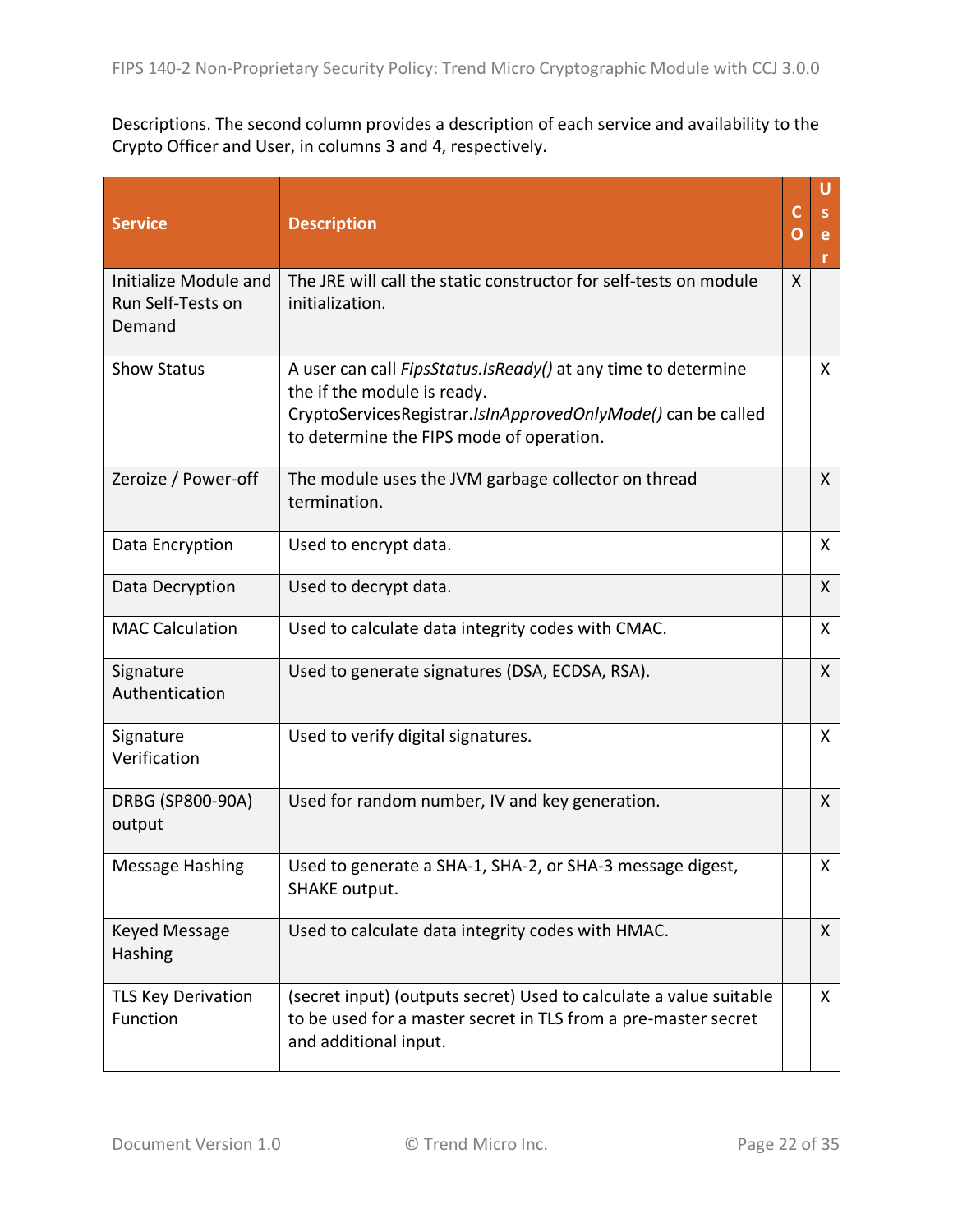| <b>Service</b>                                                 | <b>Description</b>                                                                                                                              | c<br>O | U<br>S.<br>e<br>r |
|----------------------------------------------------------------|-------------------------------------------------------------------------------------------------------------------------------------------------|--------|-------------------|
| SP 800-108 KDF                                                 | (secret input) (outputs secret) Used to calculate a value suitable<br>to be used for a secret key from an input secret and additional<br>input. |        | $\mathsf{X}$      |
| <b>SSH Derivation</b><br>Function                              | (secret input) (outputs secret) Used to calculate a value suitable<br>to be used for a secret key from an input secret and additional<br>input. |        | $\mathsf{X}$      |
| X9.63 Derivation<br>Function                                   | (secret input) (outputs secret) Used to calculate a value suitable<br>to be used for a secret key from an input secret and additional<br>input. |        | X                 |
| SP 800-56A-rev2<br>Concatenation<br><b>Derivation Function</b> | (secret input) (outputs secret) Used to calculate a value suitable<br>to be used for a secret key from an input secret and additional<br>input. |        | $\mathsf{X}$      |
| <b>IKEv2 Derivation</b><br>Function                            | (secret input) (outputs secret) Used to calculate a value suitable<br>to be used for a secret key from an input secret and additional<br>input. |        | $\mathsf{X}$      |
| <b>SRTP Derivation</b><br>Function                             | (secret input) (outputs secret) Used to calculate a value suitable<br>to be used for a secret key from an input secret and additional<br>input. |        | $\mathsf{X}$      |
| <b>PBKDF</b>                                                   | (secret input) (outputs secret) Used to generate a key using an<br>encoding of a password and an additional function such as a<br>message hash. |        | $\mathsf{X}$      |
| Key Agreement<br>Schemes                                       | Used to calculate key agreement values (SP 800-56A, Diffie-<br>Hellman).                                                                        |        | X                 |
| <b>Key Wrapping</b>                                            | Used to encrypt a key value. (RSA, AES, Triple-DES)                                                                                             |        | X                 |
| <b>Key Unwrapping</b>                                          | Used to decrypt a key value. (RSA, AES, Triple-DES)                                                                                             |        | X                 |
| <b>NDRNG Callback</b>                                          | Gathers entropy in a passive manner from a user-provided<br>function.                                                                           |        | X                 |
| Utility                                                        | Miscellaneous utility functions, does not access CSPs.                                                                                          |        | X                 |

**Table 11 – Module Services, Roles, and Descriptions**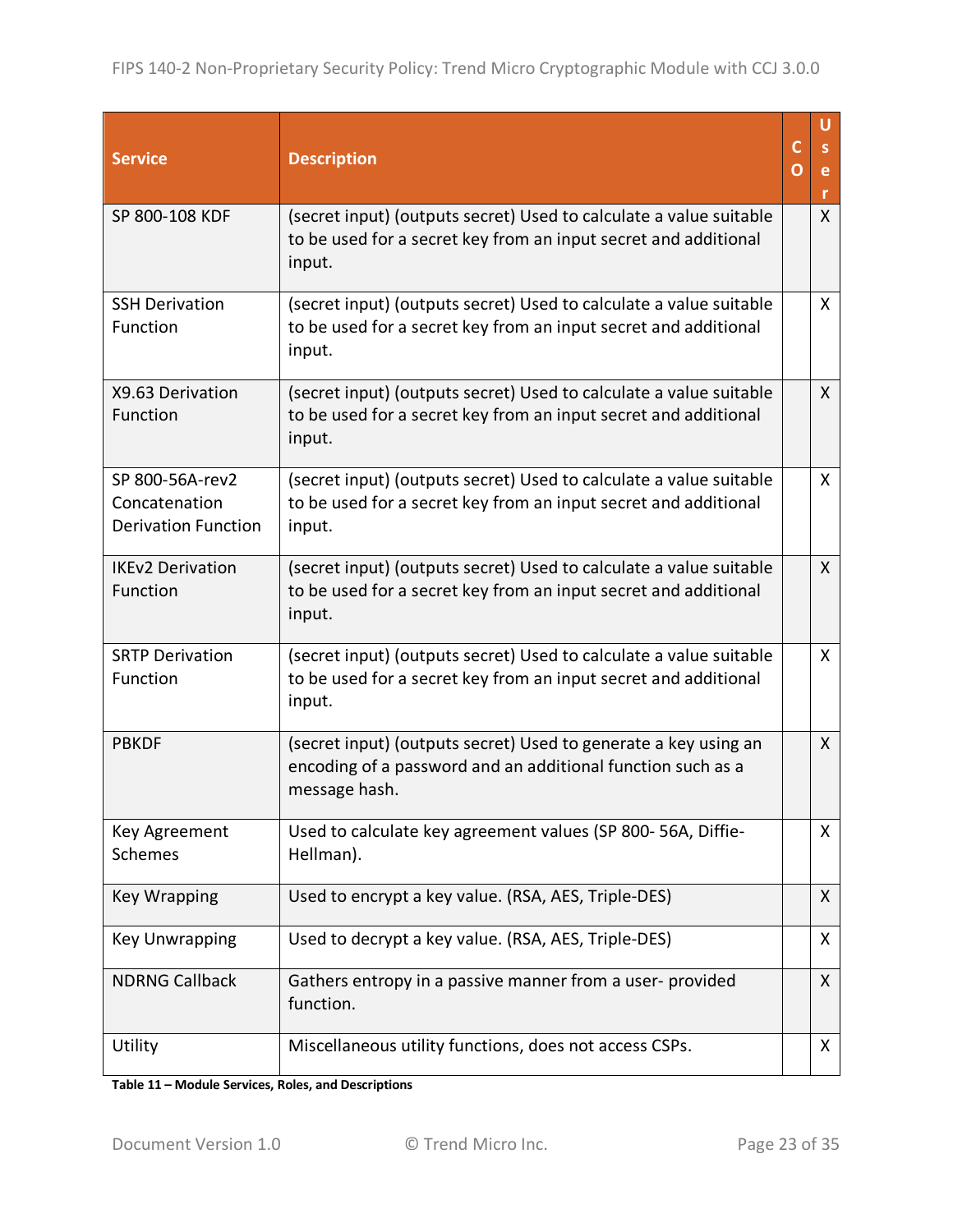Note: The module services are the same in the approved and non-approved modes of operation. The only difference is the function(s) used (approved/allowed or non-approved/nonallowed).

Services in the module are accessed via the public APIs of the Jar file. The ability of a thread to invoke non-approved services depends on whether it has been registered with the module as approved mode only. In approved only mode no non-approved services are accessible. In the presence of a Java SecurityManager approved mode services specific to a context, such as DSA and ECDSA for use in TLS, require specific permissions to be configured in the JVM configuration by the Cryptographic Officer or User.

In the absence of a Java SecurityManager specific services related to protocols such as TLS are available, however must only be used in relation to those protocols.

Table 12 – CSP Access Rights within Services defines the relationship between access to CSPs and the different module services. The modes of access shown in the table are defined as:

**G** = Generate: The module generates the CSP.

**R** = Read: The module reads the CSP. The read access is typically performed before the module uses the CSP.

**E** = Execute: The module executes using the CSP.

**W** = Write: The module writes the CSP. The write access is typically performed after a CSP is imported into the module, when the module generates a CSP, or when the module overwrites an existing CSP.

**Z** = Zeroize: The module zeroizes the CSP.

|                                                      |                 | <b>CSPs</b> |                  |                 |                              |                   |                  |                             |                 |                 |
|------------------------------------------------------|-----------------|-------------|------------------|-----------------|------------------------------|-------------------|------------------|-----------------------------|-----------------|-----------------|
| <b>Service</b>                                       | <b>AES Keys</b> | DH Keys     | <b>DRBG Keys</b> | <b>DSA Keys</b> | <b>greemen</b><br>Key<br>ပ္မ | <b>ECDSA Keys</b> | <b>HMAC Keys</b> | <b>KDF Secret</b><br>Values | <b>RSA Keys</b> | Triple-DES Keys |
| Initialize Module and<br>Run Self-Tests on<br>Demand |                 |             |                  |                 |                              |                   |                  |                             |                 |                 |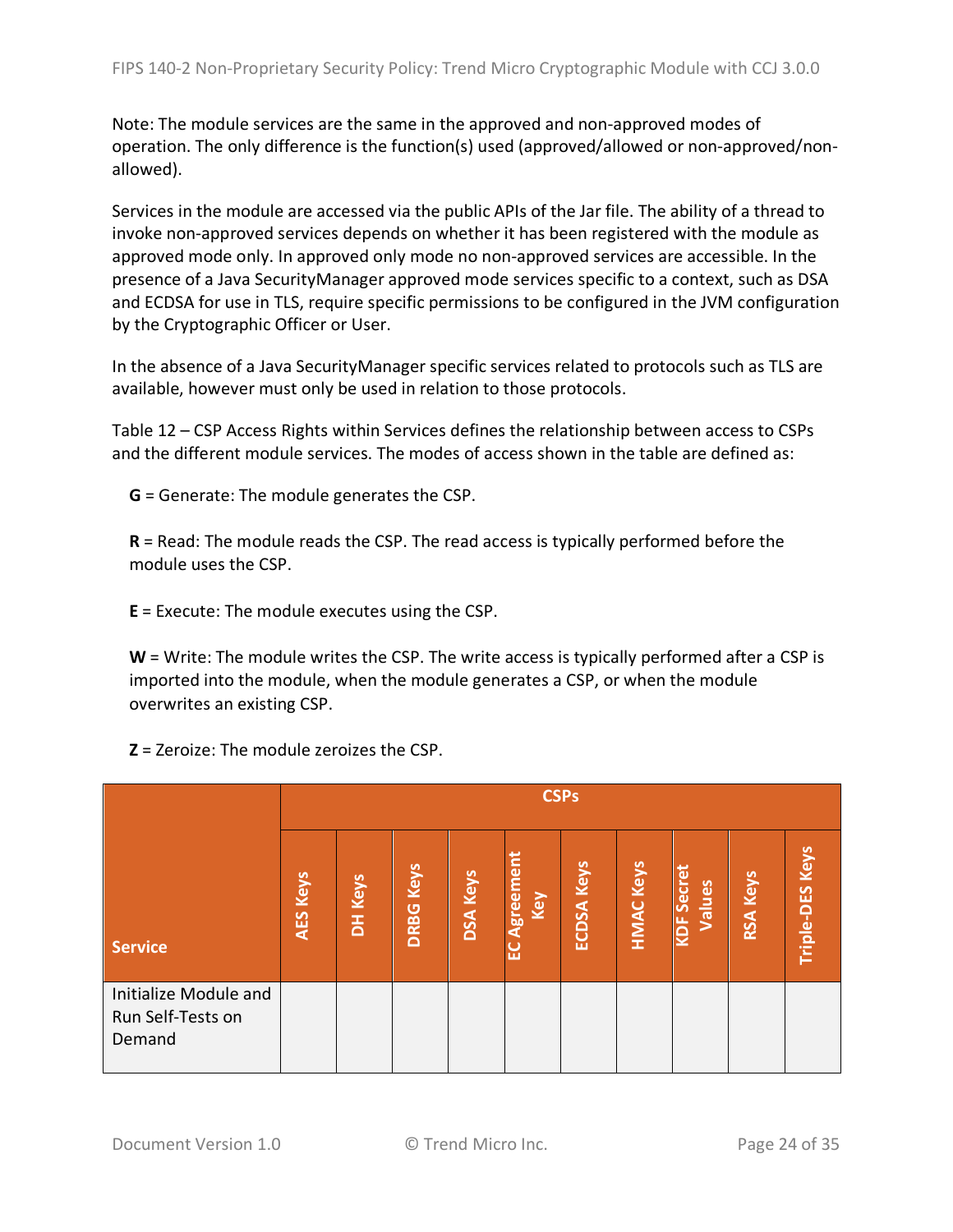|                                   | <b>CSPs</b>  |         |                  |                 |                            |                   |                  |                             |                 |                 |
|-----------------------------------|--------------|---------|------------------|-----------------|----------------------------|-------------------|------------------|-----------------------------|-----------------|-----------------|
| <b>Service</b>                    | AES Keys     | DH Keys | <b>DRBG Keys</b> | <b>DSA Keys</b> | <b>EC Agreement</b><br>Key | <b>ECDSA Keys</b> | <b>HMAC Keys</b> | <b>KDF</b> Secret<br>Values | <b>RSA Keys</b> | Triple-DES Keys |
| <b>Show Status</b>                |              |         |                  |                 |                            |                   |                  |                             |                 |                 |
| Zeroize / Power-off               | $\mathsf{Z}$ | Z       | $\mathsf{Z}$     | $\mathsf{Z}$    | $\mathsf Z$                | Z                 | $\mathsf Z$      |                             | Z               | $\mathsf{Z}$    |
| Data Encryption                   | ${\sf R}$    |         |                  |                 |                            |                   |                  |                             |                 | ${\sf R}$       |
| Data Decryption                   | ${\sf R}$    |         |                  |                 |                            |                   |                  |                             |                 | ${\sf R}$       |
| <b>MAC Calculation</b>            | ${\sf R}$    |         |                  |                 |                            |                   | ${\sf R}$        |                             |                 | ${\sf R}$       |
| Signature<br>Authentication       |              |         |                  | ${\sf R}$       |                            | ${\sf R}$         |                  |                             | $\mathsf{R}$    |                 |
| Signature<br>Verification         |              |         |                  | ${\sf R}$       |                            | $\mathsf{R}$      |                  |                             | R               |                 |
| DRBG (SP800-90A)<br>output        | G            | G       | G, R             | G               | G                          | G                 | G                |                             | G               | G               |
| Message Hashing                   |              |         |                  |                 |                            |                   |                  |                             |                 |                 |
| Keyed Message<br>Hashing          |              |         |                  |                 |                            |                   | $\mathsf R$      |                             |                 |                 |
| TLS Key Derivation<br>Function    |              |         |                  |                 |                            |                   |                  | $\mathsf{R}$                |                 |                 |
| SP 800-108 KDF                    |              |         |                  |                 |                            |                   |                  | $\mathsf{R}$                |                 |                 |
| <b>SSH Derivation</b><br>Function |              |         |                  |                 |                            |                   |                  | $\mathsf{R}$                |                 |                 |
| X9.63 Derivation<br>Function      |              |         |                  |                 |                            |                   |                  | ${\sf R}$                   |                 |                 |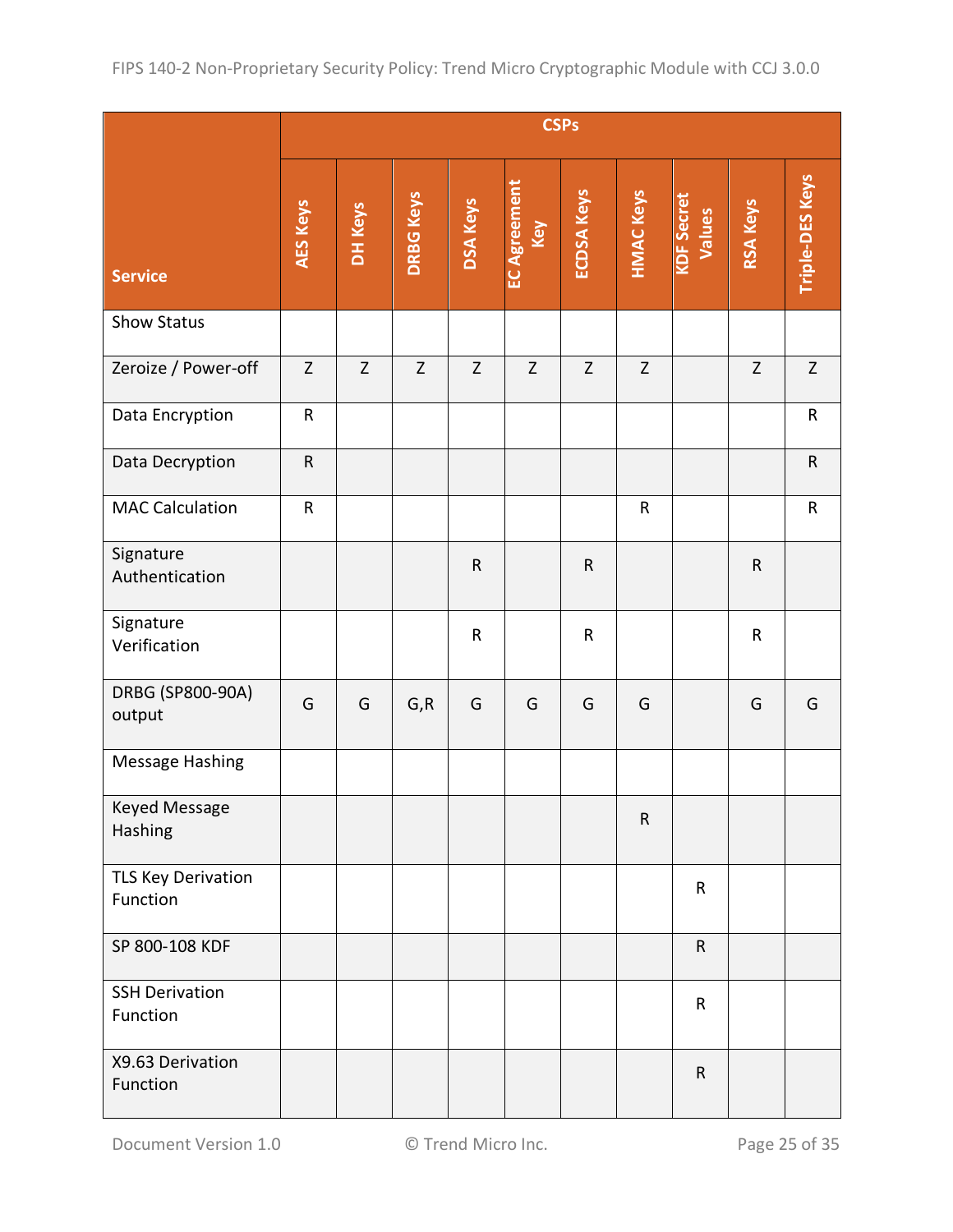|                                                                | <b>CSPs</b>     |           |                  |                 |                            |                   |                  |                             |                 |                        |
|----------------------------------------------------------------|-----------------|-----------|------------------|-----------------|----------------------------|-------------------|------------------|-----------------------------|-----------------|------------------------|
| <b>Service</b>                                                 | <b>AES Keys</b> | DH Keys   | <b>DRBG Keys</b> | <b>DSA Keys</b> | <b>EC Agreement</b><br>Key | <b>ECDSA Keys</b> | <b>HMAC Keys</b> | <b>KDF</b> Secret<br>Values | <b>RSA Keys</b> | <b>Triple-DES Keys</b> |
| SP 800-56A-rev2<br>Concatenation<br><b>Derivation Function</b> |                 |           |                  |                 |                            |                   |                  | ${\sf R}$                   |                 |                        |
| <b>IKEv2 Derivation</b><br>Function                            |                 |           |                  |                 |                            |                   |                  | $\mathsf R$                 |                 |                        |
| <b>SRTP Derivation</b><br>Function                             |                 |           |                  |                 |                            |                   |                  | ${\sf R}$                   |                 |                        |
| <b>PBKDF</b>                                                   |                 |           |                  |                 |                            |                   | G, R             |                             |                 |                        |
| Key Agreement<br>Schemes                                       | G               | ${\sf R}$ |                  |                 | ${\sf R}$                  |                   | ${\sf R}$        |                             | ${\sf R}$       | G                      |
| Key<br>Wrapping/Transport<br>(RSA, AES,<br>Triple-DES)         | $\mathsf{R}$    |           |                  |                 |                            |                   | ${\sf R}$        |                             | $\mathsf{R}$    | ${\sf R}$              |
| Key Unwrapping<br>(RSA, AES,<br>Triple-DES)                    | ${\sf R}$       |           |                  |                 |                            |                   | ${\sf R}$        |                             | ${\sf R}$       | $\mathsf R$            |
| <b>NDRNG Callback</b>                                          |                 |           | G                |                 |                            |                   |                  |                             |                 |                        |
| Utility                                                        |                 |           |                  |                 |                            |                   |                  |                             |                 |                        |

**Table 12 – CSP Access Rights within Services**

### **2.5 Physical Security**

The module is a software-only module and does not have physical security mechanisms.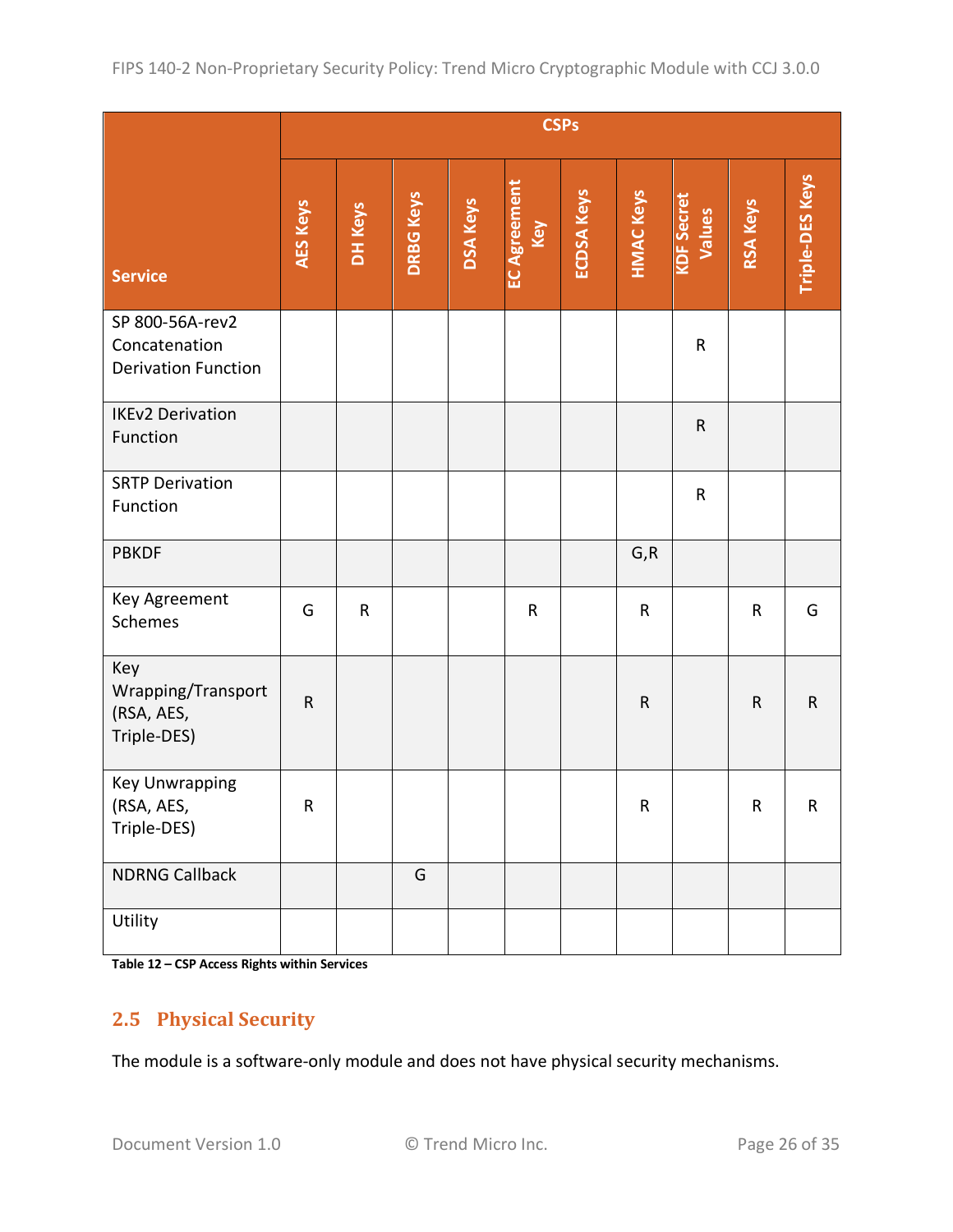## **2.6 Operational Environment**

The module operates in a modifiable operational environment under the FIPS 140-2 definitions.

The module runs on a GPC running one of the operating systems specified in the approved operational environment list in this section. Each approved operating system manages processes and threads in a logically separated manner. The module's user is considered the owner of the calling application that instantiates the module within the process space of the Java Virtual Machine.

The module optionally uses the Java Security Manager, and starts in FIPS-approved mode by default when used with the Java Security Manager. When the Module is not used within the context of the Java Security Manager, it will start by default in the non-FIPS-approved mode.

The module was tested on the following platforms:

- CentOS 6.4 on vSphere 6, Java SE Runtime Environment v8 (1.8.0) running on Cisco UCSB-B200-M4 Blade
- Solaris 11 on vSphere 6, Java SE Runtime Environment v7 (1.7.0) running on Cisco UCSB-B200-M4 Blade

The cryptographic module is also supported on the following operating environments for which operational testing and algorithm testing was not performed:

- Microsoft Windows Server
- RedHat Enterprise Linux

The cryptographic module is also supported on the following operating environments for which operational testing was not performed and algorithm testing was only performed on AES, SHS, RSA, DRBG; no claim can be made as to the correct operation of the module or the security strengths of the generated keys:

- Java SE 8 on Windows Server 2012 R2 (CAVP Cert.# C 504)
- Java SE 8 on Red Hat Enterprise Linux 7 (CAVP Cert.# C 505)

Compliance is maintained for other versions of the respective operating system family where the binary is unchanged. No claim can be made as to the correct operation of the module or the security strengths of the generated keys when ported to an operational environment which is not listed on the validation certificate.

The GPC(s) used during testing met Federal Communications Commission (FCC) FCC Electromagnetic Interference (EMI) and Electromagnetic Compatibility (EMC) requirements for business use as defined by 47 Code of Federal Regulations, Part15, Subpart B. FIPS 140-2 validation compliance is maintained when the module is operated on other versions of the GPOS running in single user mode, assuming that the requirements outlined in NIST IG G.5 are met.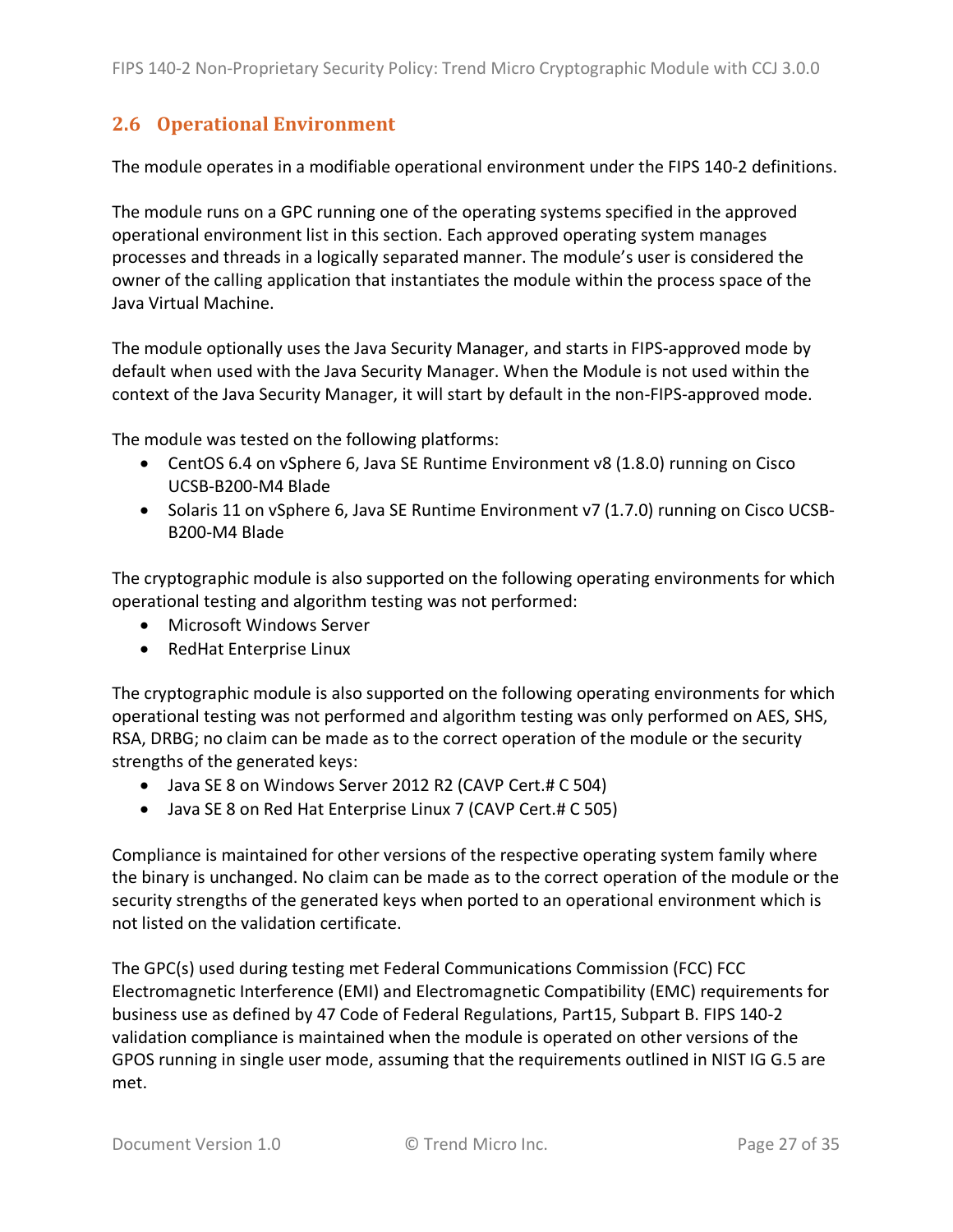### **2.6.1 <b>Use of External RNG**

The module makes use of the JVM's configured SecureRandom entropy source to provide entropy when required. The module will request entropy as appropriate to the security strength and seeding configuration for the DRBG that is using it. In approved mode the minimum amount of entropy that would be requested is 112 bits with a larger minimum being set if the security strength of the operation requires it. The module will wait until the *SecureRandom.generateSeed()* returns the requested amount of entropy, blocking if necessary.

## **2.7 Self-Tests**

Each time the module is powered up, it tests that the cryptographic algorithms still operate correctly and that sensitive data have not been damaged. Power-up self–tests are available on demand by power cycling the module.

On power-up or reset, the module performs the self-tests that are described in Table 13 – Power-Up Self-Tests. All KATs must be completed successfully prior to any other use of cryptography by the module. If one of the KATs fails, the module enters the Self-Test Failure error state. The module will output a detailed error message when *FipsStatus.isReady()* is called. The error state can only be cleared by reloading the module and calling *FipsStatus.isReady()* again to confirm successful completion of the KATs.

| <b>Test Target</b>       | <b>Description</b>                                              |
|--------------------------|-----------------------------------------------------------------|
| Software Integrity Check | HMAC-SHA256                                                     |
| <b>AES</b>               | KATs: Encryption, Decryption                                    |
|                          | Modes: ECB                                                      |
|                          | Key sizes: 128 bits                                             |
| <b>CCM</b>               | <b>KATs: Generation, Verification</b>                           |
|                          | Key sizes: 128 bits                                             |
| AES-CMAC                 | KATs: Generation, Verification                                  |
|                          | Key sizes: AES with 128 bits                                    |
| <b>FFC KAS</b>           | KATs: Per IG 9.6 – Primitive "Z" Computation Parameter Sets/Key |
|                          | sizes: FB                                                       |
| <b>DRBG</b>              | KATs: HASH DRBG, HMAC DRBG, CTR DRBG                            |
|                          | Security Strengths: 256 bits                                    |
| <b>DSA</b>               | KAT: Signature Generation, Signature Verification               |
|                          | Key sizes: 2048 bits                                            |
| <b>ECDSA</b>             | KAT: Signature Generation, Signature Verification Curves/Key    |
|                          | sizes: P-256                                                    |
| GCM/GMAC                 | <b>KATs: Generation, Verification</b>                           |
|                          | Key sizes: 128 bits                                             |

#### **2.7.1 Power-Up Self-Tests**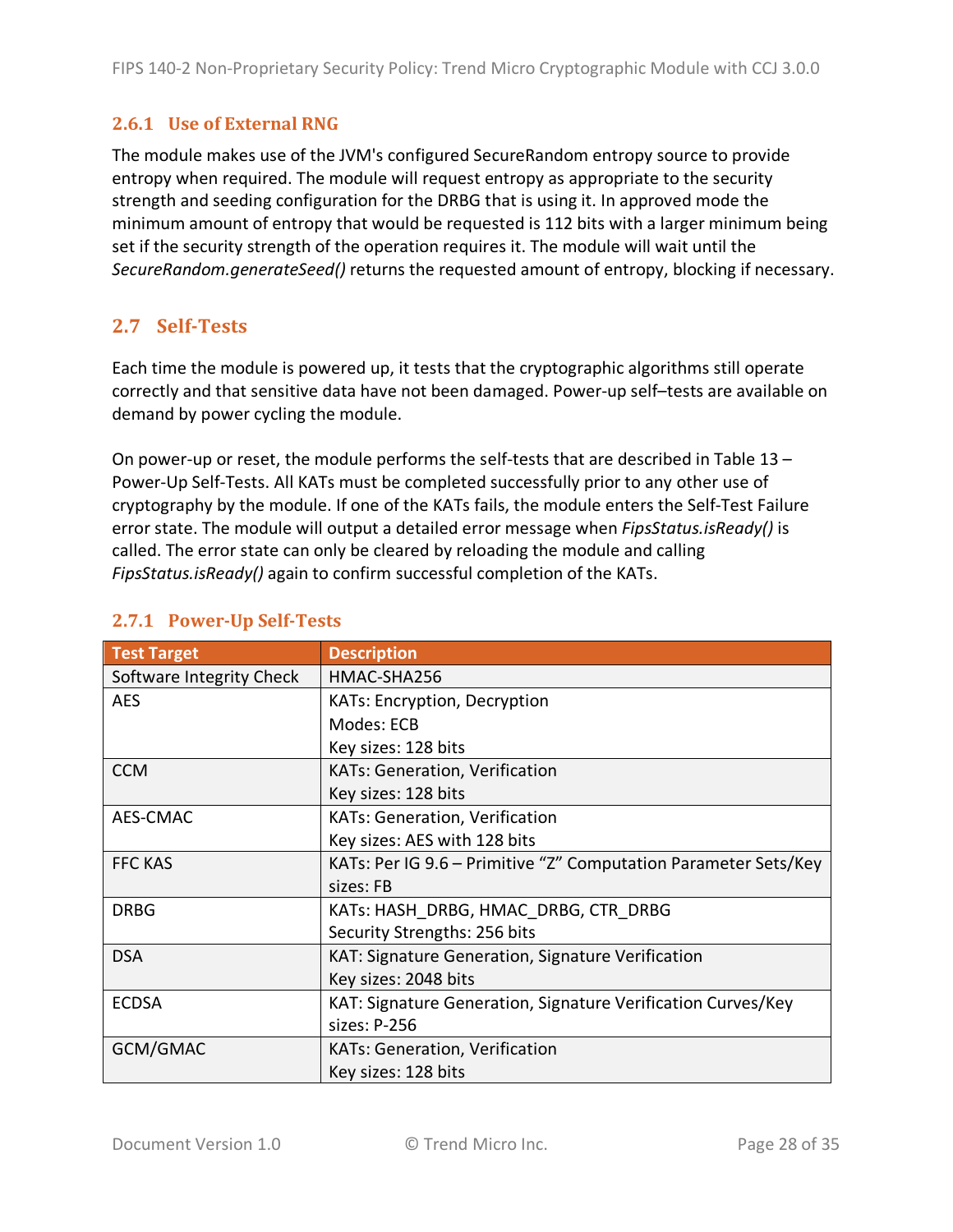| <b>Test Target</b>             | <b>Description</b>                                         |
|--------------------------------|------------------------------------------------------------|
| <b>HMAC</b>                    | <b>KATs: Generation, Verification</b>                      |
|                                | SHA sizes: SHA-1, SHA-224, SHA-256, SHA-384, SHA-512, SHA- |
|                                | 512/224, SHA-512/256                                       |
| <b>ECC KAS</b>                 | KATs: Per IG 9.6 - Primitive "Z" Computation               |
|                                | Parameter Sets/Key sizes: FB                               |
| <b>RSA</b>                     | KATs: Signature Generation, Signature Verification         |
|                                | Key sizes: 2048 bits                                       |
| <b>SHS</b>                     | <b>KATs: Output Verification</b>                           |
|                                | SHA sizes: SHA-1, SHA-224, SHA-256, SHA-384, SHA-512, SHA- |
|                                | 512/224, SHA-512/256, SHA3-224, SHA3-256, SHA3-384, SHA3-  |
|                                | 512                                                        |
| Triple-DES                     | <b>KATs: Encryption, Decryption</b>                        |
|                                | Modes: TECB                                                |
|                                | Key sizes: 3-Key                                           |
| Triple-DES-CMAC                | KATs: Generation, Verification                             |
|                                | Key sizes: 3-Key                                           |
| <b>Extendable-Output</b>       | <b>KATs: Output Verification</b>                           |
| functions (XOF)                | XOFs: SHAKE128, SHAKE256                                   |
| Key Agreement Using RSA        | KATs: SP 800-56B specific KATs per IG D.4                  |
|                                | Key sizes: 2048 bits                                       |
| <b>Key Transport Using RSA</b> | KATs: SP 800-56B specific KATs per IG D.4                  |
|                                | Key sizes: 2048 bits                                       |

**Table 13 – Power-Up Self-Tests**

#### **2.7.2 Conditional Self-Tests**

The module implements the following conditional self-tests upon key generation, or random number generation (respectively):

| <b>Test Target</b> | <b>Description</b>                                   |
|--------------------|------------------------------------------------------|
| <b>NDRNG</b>       | NDRNG Continuous Test performed when a random        |
|                    | value is requested from the NDRNG.                   |
| DH                 | DH Pairwise Consistency Test performed on every DH   |
|                    | key pair generation.                                 |
| <b>DRBG</b>        | DRBG Continuous Test performed when a random value   |
|                    | is requested from the DRBG.                          |
| <b>DSA</b>         | DSA Pairwise Consistency Test performed on every DSA |
|                    | key pair generation.                                 |
| <b>ECDSA</b>       | ECDSA Pairwise Consistency Test performed on every   |
|                    | EC key pair generation.                              |
| <b>RSA</b>         | RSA Pairwise Consistency Test performed on every RSA |
|                    | key pair generation.                                 |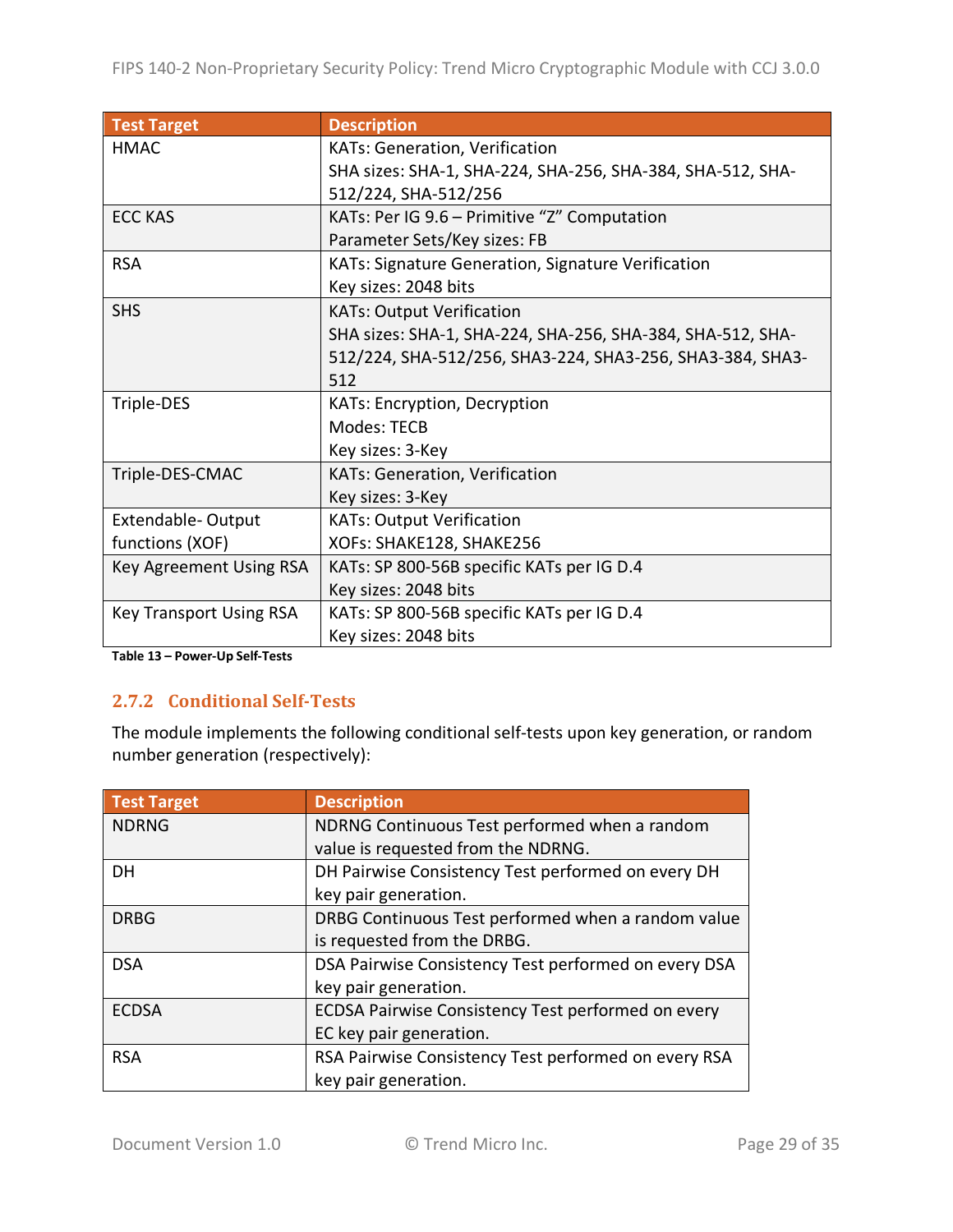| <b>Test Target</b>        | <b>Description</b>                                     |
|---------------------------|--------------------------------------------------------|
| <b>DRBG Health Checks</b> | Performed conditionally on DRBG, per SP 800-90A        |
|                           | Section 11.3. Required per IG C.1.                     |
| SP 800-56A Assurances     | Performed conditionally per SP 800-56A Sections 5.5.2, |
|                           | 5.6.2, and/or 5.6.3. Required per IG 9.6.              |

**Table 14 – Conditional Self-Tests**

### **2.8 Mitigation of Other Attacks**

The Module implements basic protections to mitigate against timing based attacks against its internal implementations. There are two counter-measures used.

The first is Constant Time Comparisons, which protect the digest and integrity algorithms by strictly avoiding "fast fail" comparison of MACs, signatures, and digests so the time taken to compare a MAC, signature, or digest is constant regardless of whether the comparison passes or fails.

The second is made up of Numeric Blinding and decryption/signing verification which both protect the RSA algorithm.

Numeric Blinding prevents timing attacks against RSA decryption and signing by providing a random input into the operation which is subsequently eliminated when the result is produced. The random input makes it impossible for a third party observing the private key operation to attempt a timing attack on the operation as they do not have knowledge of the random input and consequently the time taken for the operation tells them nothing about the private value of the RSA key.

Decryption/signing verification is carried out by calculating a primitive encryption or signature verification operation after a corresponding decryption or signing operation before the result of the decryption or signing operation is returned. The purpose of this is to protect against Lenstra's CRT attack by verifying the correctness the private key calculations involved. Lenstra's CRT attack takes advantage of undetected errors in the use of RSA private keys with CRT values and, if exploitable, can be used to discover the private value of the RSA key.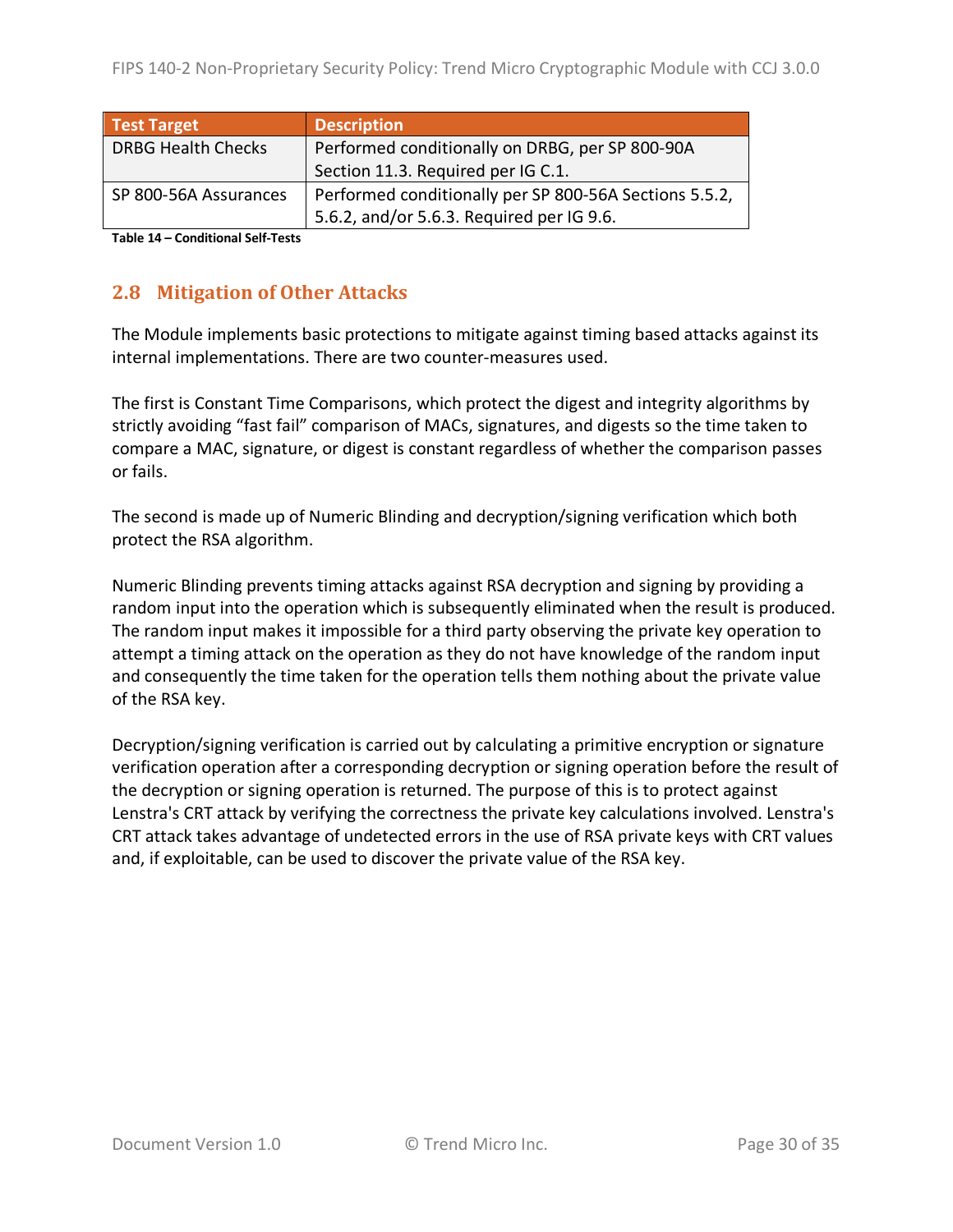## **3 Security Rules and Guidance**

#### **3.1 Basic Enforcement**

The module design corresponds to the Module security rules. This section documents the security rules enforced by the cryptographic module to implement the security requirements of this FIPS 140-2 Level 1 module.

- 1. The module provides two distinct operator roles: User and Cryptographic Officer.
- 2. The module does not provide authentication.
- 3. The operator may command the module to perform the power up self-tests by cycling power or resetting the module.
- 4. Power-up self-tests do not require any operator action.
- 5. Data output is inhibited during key generation, self-tests, zeroization, and error states.
- 6. Status information does not contain CSPs or sensitive data that if misused could lead to a compromise of the module.
- 7. There are no restrictions on which keys or CSPs are zeroized by the zeroization service.
- 8. The module does not support concurrent operators.
- 9. The module does not have any external input/output devices used for entry/output of data.
- 10. The module does not enter or output plaintext CSPs from the module's physical boundary.
- 11. The module does not output intermediate key values.

#### **3.1.1 Additional Enforcement with a Java SecurityManager**

In the presence of a Java SecurityManager approved mode services specific to a context, such as DSA and ECDSA for use in TLS, require specific policy permissions to be configured in the JVM configuration by the Cryptographic Officer or User. The SecurityManager can also be used to restrict the ability of particular code bases to examine CSPs. See Section 2.1.3 Module Configuration for further advice on this.

In the absence of a Java SecurityManager specific services related to protocols such as TLS are available, however must only be used in relation to those protocols.

#### **3.1.2 Basic Guidance**

The jar file representing the module needs to be installed in a JVM's class path in a manner appropriate to its use in applications running on the JVM.

Functionality in the module is provided in two ways. At the lowest level there are distinct classes that provide access to the FIPS approved and non-FIPS approved services provided by the module. A more abstract level of access can also be gained through the use of strings providing operation names passed into the module's Java cryptography provider through the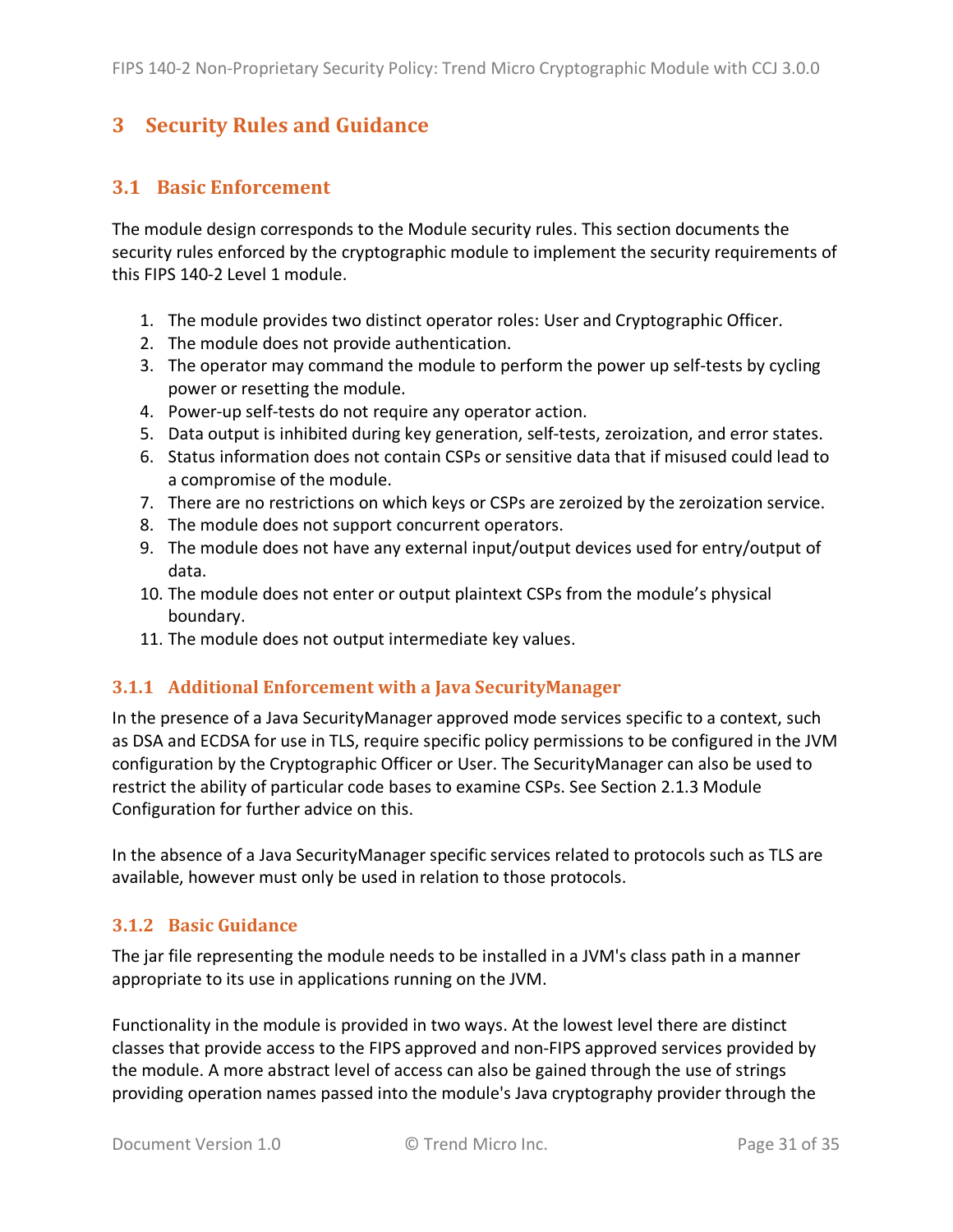APIs described in the Java Cryptography Architecture (JCA) and the Java Cryptography Extension (JCE).

When the module is being used in FIPS approved-only mode, classes providing implementations of algorithms which are not FIPS approved, or allowed, are explicitly disabled.

#### **3.1.3** Enforcement and Guidance for GCM IVs

IVs for GCM can be generated randomly, where an IV is not generated randomly the module supports the importing of GCM IVs.

In approved mode, when a GCM IV is generated randomly, the module enforces the use of an approved DRGB in line with Section 8.2.2 of SP 800-38D.

In approved mode, importing a GCM IV is non-conformant unless the source of the IV is also FIPS approved for GCM IV generation.

Per IG A.5, Section 2.2.1 of this Security Policy also states that in the event module power is lost and restored the consuming application must ensure that any of its AES-GCM keys used for encryption or decryption are re-distributed.

#### **3.1.4** Enforcement and Guidance for use of the Approved PBKDF

In line with the requirements for SP 800-132, keys generated using the approved PBKDF must only be used for storage applications. Any other use of the approved PBKDF is non-conformant.

In approved mode the module enforces that any password used must encode to at least 14 bytes (112 bits) and that the salt is at least 16 bytes (128 bits) long. The iteration count associated with the PBKDF should be as large as practical.

As the module is a general purpose software module, it is not possible to anticipate all the levels of use for the PBKDF, however a user of the module should also note that a password should at least contain enough entropy to be unguessable and also contain enough entropy to reflect the security strength required for the key being generated. In the event a password encoding is simply based on ASCII a 14 byte password is unlikely to contain sufficient entropy for most purposes. Users are referred to Appendix A, "Security Considerations" of SP 800-132 for further information on password, salt, and iteration count selection.

#### **3.1.5 Software Installation**

The module is provided directly to solution developers and is not available for direct download to the general public. The module and its host application are to be installed on an operating system specified in Section 2.6 or one where portability is maintained.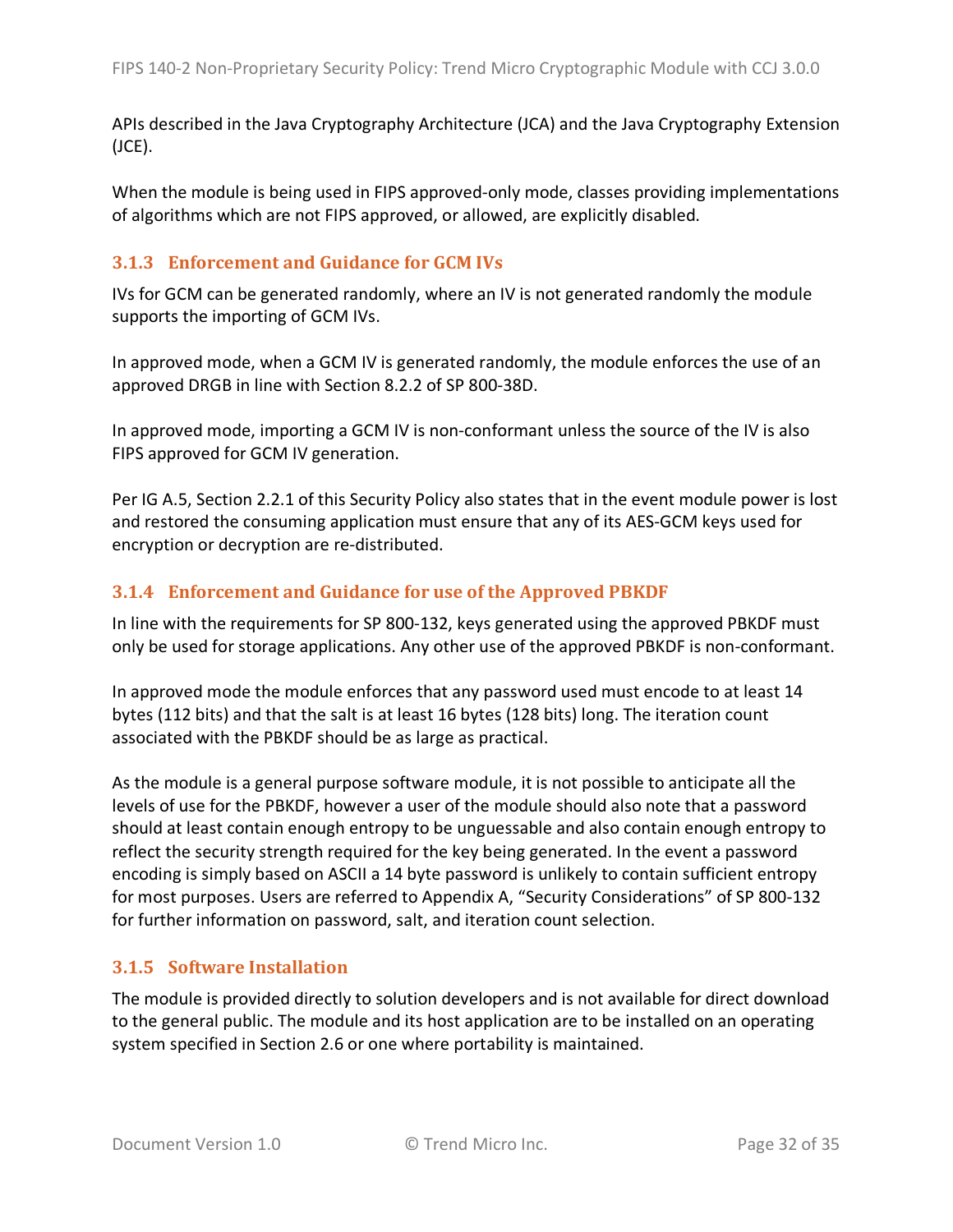## **4 References and Acronyms**

## **4.1 References**

| <b>Abbreviation</b> | <b>Full Specification Name</b>                                                                                                           |
|---------------------|------------------------------------------------------------------------------------------------------------------------------------------|
| <b>ANSI X9.31</b>   | X9.31-1998, Digital Signatures using Reversible Public Key Cryptography<br>for the Financial Services Industry (rDSA), September 9, 1998 |
| FIPS 140-2          | Security Requirements for Cryptographic modules, May 25, 2001                                                                            |
| FIPS 180-4          | Secure Hash Standard (SHS)                                                                                                               |
| FIPS 186-3          | Digital Signature Standard (DSS)                                                                                                         |
| FIPS 186-4          | Digital Signature Standard (DSS)                                                                                                         |
| <b>FIPS 197</b>     | <b>Advanced Encryption Standard</b>                                                                                                      |
| FIPS 198-1          | The Keyed-Hash Message Authentication Code (HMAC)                                                                                        |
| <b>FIPS 202</b>     | SHA-3 Standard: Permutation-Based Hash and Extendable-Output<br><b>Functions</b>                                                         |
| IG                  | Implementation Guidance for FIPS PUB 140-2 and the Cryptographic<br><b>Module Validation Program</b>                                     |
| <b>PKCS#1 v2.1</b>  | RSA Cryptography Standard                                                                                                                |
| PKCS#5              | Password-Based Cryptography Standard                                                                                                     |
| <b>PKCS#12</b>      | Personal Information Exchange Syntax Standard                                                                                            |
| SP 800-20           | Modes of Operation Validation System for Triple Data Encryption<br>Algorithm (TMOVS)                                                     |
| SP 800-38A          | Recommendation for Block Cipher Modes of Operation: Three Variants of<br><b>Ciphertext Stealing for CBC Mode</b>                         |
| SP 800-38B          | Recommendation for Block Cipher Modes of Operation: The CMAC Mode<br>for Authentication                                                  |
| SP 800-38C          | Recommendation for Block Cipher Modes of Operation: The CCM Mode<br>for Authentication and Confidentiality                               |
| SP 800-38D          | Recommendation for Block Cipher Modes of Operation: Galois/Counter<br>Mode (GCM) and GMAC                                                |
| SP 800-38F          | Recommendation for Block Cipher Modes of Operation: Methods for Key<br>Wrapping                                                          |
| SP 800-56A          | Recommendation for Pair-Wise Key Establishment Schemes Using<br>Discrete Logarithm Cryptography                                          |
| SP 800-56B          | Recommendation for Pair-Wise Key Establishment Schemes Using Integer<br><b>Factorization Cryptography</b>                                |
| SP 800-56C          | Recommendation for Key Derivation through Extraction-then-Expansion                                                                      |
| SP 800-67           | Recommendation for the Triple Data Encryption Algorithm (TDEA) Block<br>Cipher                                                           |
| SP 800-89           | Recommendation for Obtaining Assurances for Digital Signature<br><b>Applications</b>                                                     |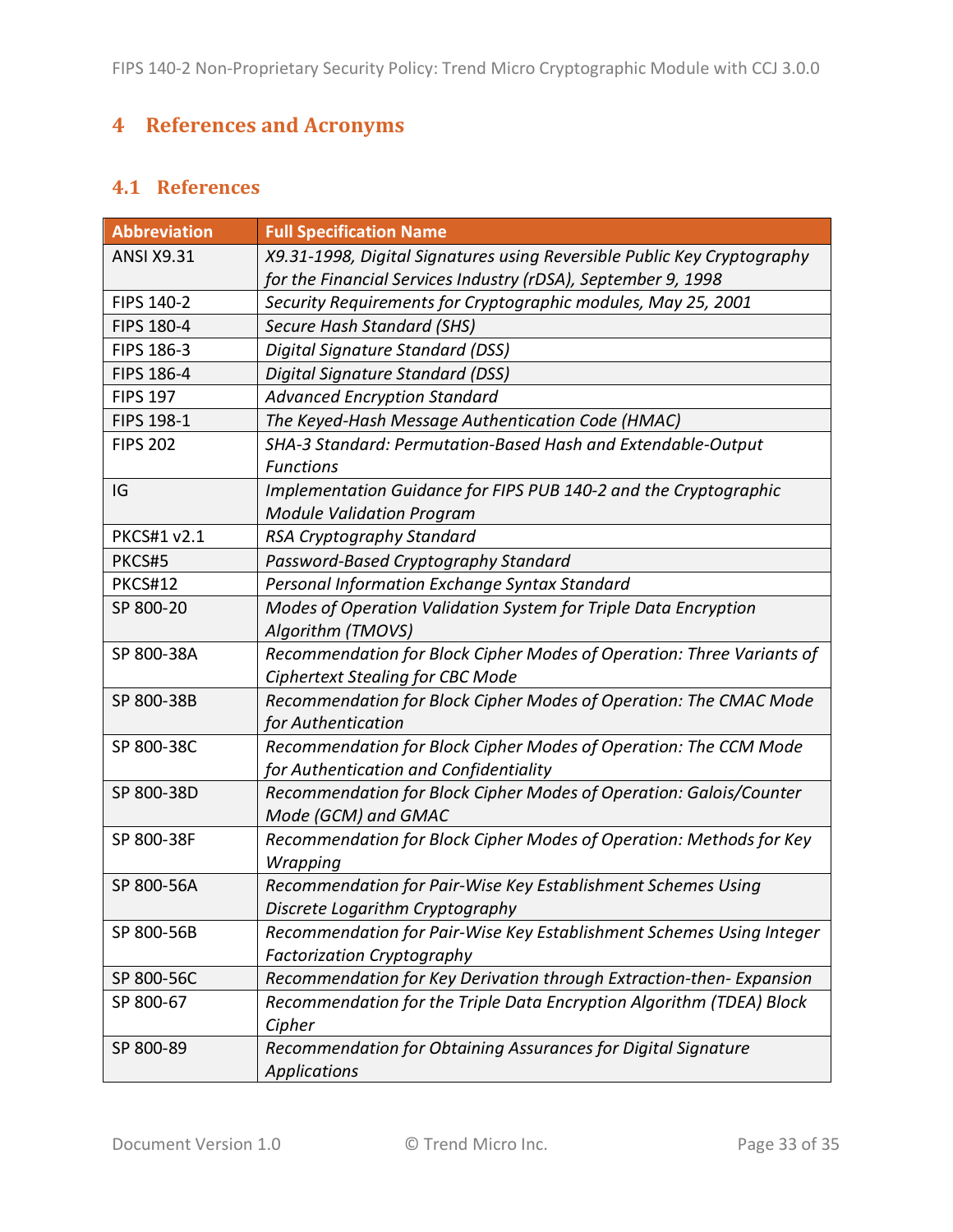| SP 800-90A | Recommendation for Random Number Generation Using Deterministic |
|------------|-----------------------------------------------------------------|
|            | <b>Random Bit Generators</b>                                    |
| SP 800-108 | Recommendation for Key Derivation Using Pseudorandom Functions  |
| SP 800-132 | Recommendation for Password-Based Key Derivation                |
| SP 800-135 | Recommendation for Existing Application-Specific Key Derivation |
|            | <b>Functions</b>                                                |

**Table 15 – References**

## **4.2 Acronyms**

The following table defines acronyms found in this document:

| <b>Acronym</b>  | <b>Term</b>                                    |
|-----------------|------------------------------------------------|
| <b>AES</b>      | <b>Advanced Encryption Standard</b>            |
| <b>API</b>      | <b>Application Programming Interface</b>       |
| <b>CBC</b>      | <b>Cipher-Block Chaining</b>                   |
| <b>CCM</b>      | <b>Counter with CBC-MAC</b>                    |
| <b>CDH</b>      | <b>Computational Diffie-Hellman</b>            |
| <b>CFB</b>      | Cipher Feedback Mode                           |
| <b>CMAC</b>     | Cipher-based Message Authentication Code       |
| <b>CMVP</b>     | Cryptographic Module Validation Program        |
| CO              | Crypto Officer                                 |
| <b>CPU</b>      | <b>Central Processing Unit</b>                 |
| CS              | <b>Ciphertext Stealing</b>                     |
| <b>CSP</b>      | <b>Critical Security Parameter</b>             |
| <b>CTR</b>      | Counter-mode                                   |
| <b>CVL</b>      | <b>Component Validation List</b>               |
| <b>DES</b>      | <b>Data Encryption Standard</b>                |
| DH              | Diffie-Hellman                                 |
| <b>DRAM</b>     | <b>Dynamic Random Access Memory</b>            |
| <b>DRBG</b>     | Deterministic Random Bit Generator             |
| <b>DSA</b>      | Digital Signature Algorithm                    |
| <b>DSTU4145</b> | Ukrainian DSTU-4145-2002 Elliptic Curve Scheme |
| EC              | <b>Elliptic Curve</b>                          |
| ECB             | <b>Electronic Code Book</b>                    |
| ECC             | <b>Elliptic Curve Cryptography</b>             |
| <b>ECDSA</b>    | Elliptic Curve Digital Signature Algorithm     |
| <b>EMC</b>      | <b>Electromagnetic Compatibility</b>           |
| <b>EMI</b>      | Electromagnetic Interference                   |
| <b>FCC</b>      | <b>Federal Communications Commission</b>       |
| <b>FIPS</b>     | <b>Federal Information Processing Standard</b> |
| <b>GCM</b>      | Galois/Counter Mode                            |
| <b>GMAC</b>     | <b>Galois Message Authentication Code</b>      |